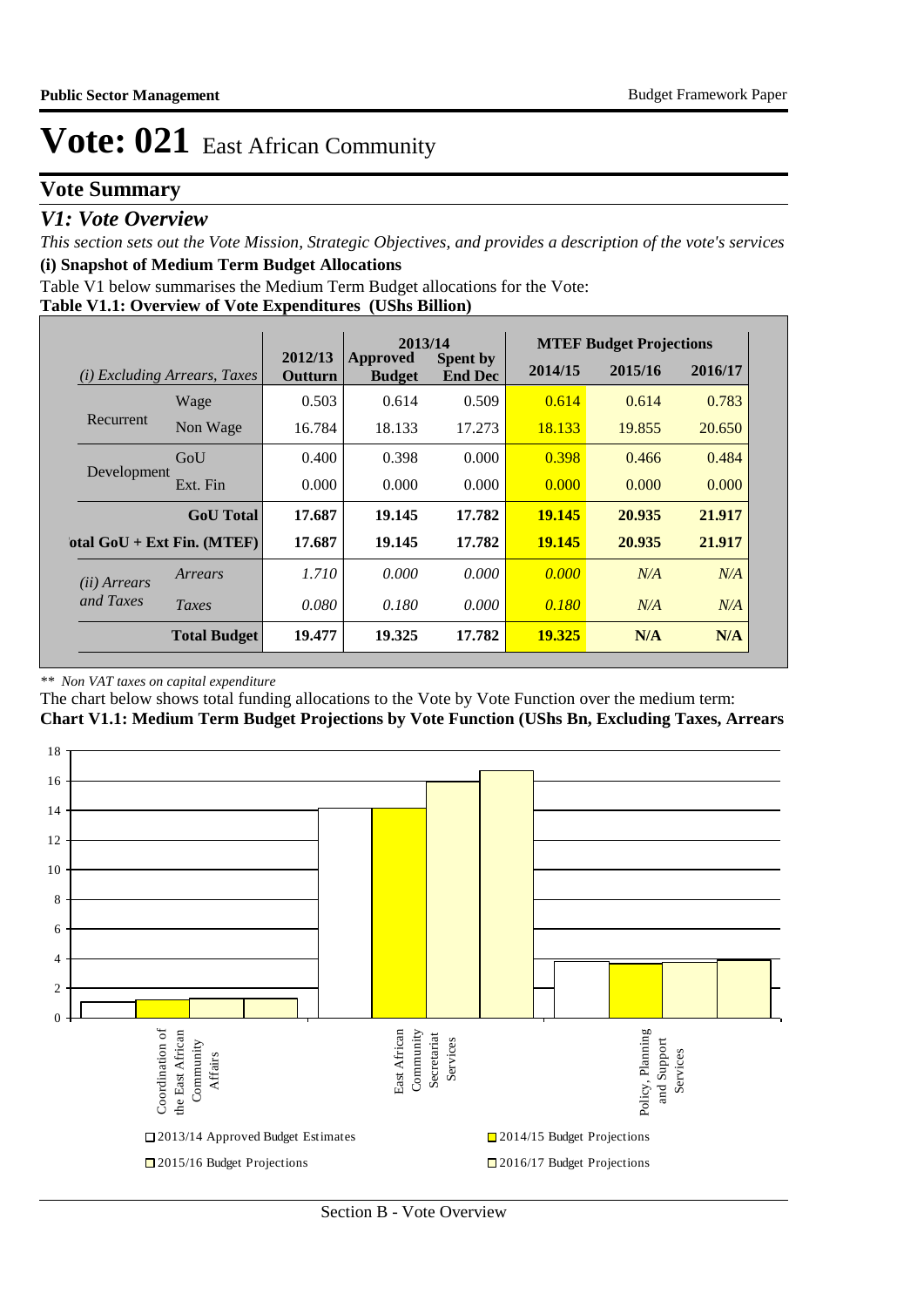## **Vote Summary**

## **(ii) Vote Mission Statement**

The Vote's Mission Statement is:

*To ensure that Ugandans benefit from the East African Community integration.*

#### **(iii) Vote Outputs which Contribute to Priority Sector Outcomes**

The table below sets out the vote functions and outputs delivered by the vote which the sector considers as contributing most to priority sector outcomes.

| <b>Sector Outcome 1:</b>                                                   | <b>Sector Outcome 2:</b>                                                                            | <b>Sector Outcome 3:</b>                                                                                                                                       |
|----------------------------------------------------------------------------|-----------------------------------------------------------------------------------------------------|----------------------------------------------------------------------------------------------------------------------------------------------------------------|
| <b>Highly skilled and professional</b><br>workforce recruited and retained | Integration of member states into the<br><b>East African Community</b>                              | <b>Mechanisms that will promote</b><br>coordinated and harmonized planning,<br>monitoring and budgeting of National<br>and Local Government levels established |
| Vote Function: 1331 Coordination of the East African Community Affairs     |                                                                                                     |                                                                                                                                                                |
| <b>Outputs Contributing to Outcome 1:</b>                                  | <b>Outputs Contributing to Outcome 2:</b>                                                           | <b>Outputs Contributing to Outcome 3:</b>                                                                                                                      |
| None                                                                       | <b>Outputs Provided</b>                                                                             | None                                                                                                                                                           |
|                                                                            | 133101 Harmonized Policies, Laws and<br>Strategic Frameworks developed                              |                                                                                                                                                                |
|                                                                            | 133102 Compliance with implementation<br>of EAC decisions and directives<br>Monitored and Evaluated |                                                                                                                                                                |
|                                                                            | 133103 Strategic leadership, Guidance and<br>Support for EAC regional<br>Integration strengthened   |                                                                                                                                                                |
| Vote Function: 13 32 East African Community Secretariat Services           |                                                                                                     |                                                                                                                                                                |
| <b>Outputs Contributing to Outcome 1:</b>                                  | <b>Outputs Contributing to Outcome 2:</b>                                                           | <b>Outputs Contributing to Outcome 3:</b>                                                                                                                      |
| None                                                                       | <b>Outputs Funded</b>                                                                               | None                                                                                                                                                           |
|                                                                            | 133251 Uganda's Contribution to the EAC<br><b>Secretariat Remitted</b>                              |                                                                                                                                                                |

## *V2: Past Vote Performance and Medium Term Plans*

*This section describes past and future vote performance, in terms of key vote outputs and plans to address sector policy implementation issues.* 

### **(i) Past and Future Planned Vote Outputs**

*2012/13 Performance*

FOR THE VOTE FUNCTION OF COORDINATION OF EAST AFRICAN COMMUNITY AFFAIRS:

- i. Public awareness on regional integration process carried out.
- ii. Coordinated national consultations for participation in EAC negotiations such as; drafting of the Sanitary & Photo-Sanitary Protocol, Protocol on Foreign Policy Coordination., draft EAC Climate Change Policy, draft Food Action Plan, etc.
- iii. The East African Railway Master Plan developed
- iv. CASSOA Headquarters relocated to Entebbe.
- v. Participated in the negotiation and approval of the Lake Victoria Environment Programme II.
- vi. National and regional NTB meetings held and monitoring of the elimination of the NTBs registered good progress.
- vii. Coordinated a regional Study on implementation of the EAC Customs Union.
- viii. Participated in the development of a framework for macro-economic convergence, which laid a
- foundation for the negotiations of the EAC Monetary Union Protocol.

Ix. EAC Flyers and EAC table flags prepared and distributed.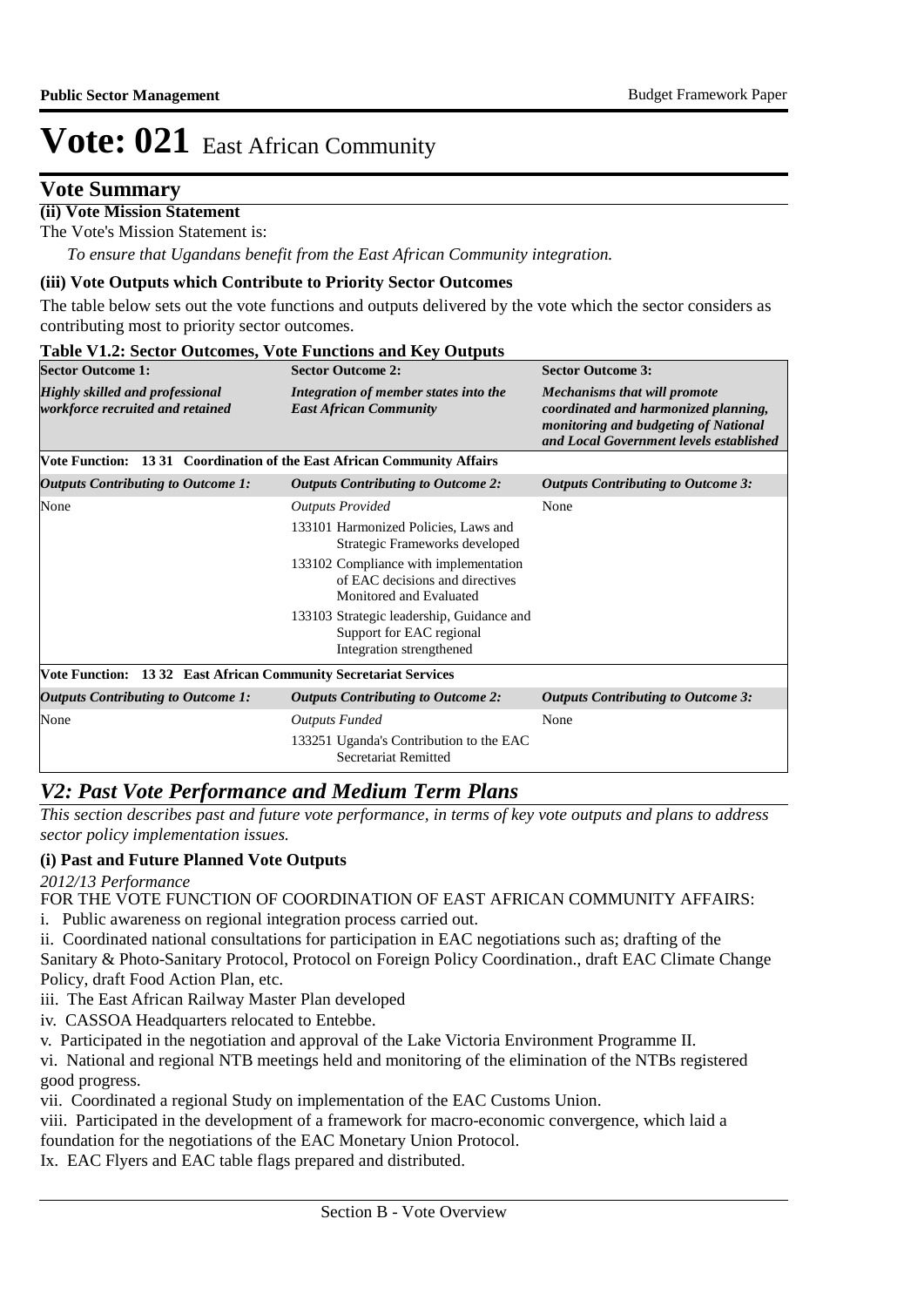## **Vote Summary**

FOR THE VOTE FUNCTION OF EAST AFRICAN COMMUNITY SECRETARIAT SERVICES: During the FY2009/10, Uganda's annual contribution to the EAC Secretariat (Ug.shs 9.944 billion) remitted.

FOR THE VOTE FUNCTION OF POLICY, PLANNING AND SUPPORT SERVICES:

i.Six (6) workshops, fifteen (15) talk shows, four (4) press conferences, twenty three (23) Newspaper Supplements made.

Ii. The Ministry coordinated the part-funding for the EAC-SADC-COMESA Tripartite meeting and EAC Summit successfully hosted.

Iii. Four (4) officers and six (6) secretaries facilitated to attend staff development trainings.

Iv. Final Accounts for FY2009/10 prepared and submitted in time.

V. Quarterly performance reports prepared and submitted.

Vi.BFP and MPS for FY2010/11 prepared and submitted.

### *Preliminary 2013/14 Performance*

For the FY 2013/2014, the Ministry was allocated an approved budget of Ushs 19.325 billion, as shown in Table V1.1, of which Ushs 0.614 billion is for Wage Recurrent; Ushs 18.133 billion is for Non-Wage Recurrent, and Ushs 0.578 billion is the Development budget (inclusive of a tax component of Ushs 0.180 billion).

Given the above allocation, the following are some of the Outputs that were realized by the end of September 2013;

### (A) COORDINATION OF POLITICAL AND LEGAL AFFAIRS:

(i) Progress report on harmonization of Ugandan laws (into the EAC context) that impact on the

implementation of the Common Market Protocol into the EAC context prepared.

(ii) Cabinet Memoranda for ratification of the Protocols on Cooperation in Defence and Peace and Security prepared and submitted to Cabinet Secretariat.

(iii) One progress report for the 27th Council of Ministers on the implementation status of EAC decisions and directives prepared.

(iv) Country position papers for Council and Sectoral Council meetings under political and legal affairs prepared.

(v) Directives from the 27th Council communicated to MDAs for implementation.

(vi)Two consultative meetings for seeking views on the EAC structure, model and action plan on political federation conducted.

(vii) One engagement reports with executives of EAC Clubs from Secondary schools prepared.

### (B) COORDINATION OF PRODUCTIVE & SOCIAL AFFAIRS:

(i) The following reports on harmonization of national Policies, Legal and Strategic frameworks in line with the following approved EAC agenda were done;

a)CSOs dialogue framework.

b)Priority infrastructure projects adopted by Summit Retreat.

c) Food Security Action Plan.

d) Climate Change Policy.

e)Protocol on establishment of Kiswahili Commission.

f)Protocol on Environment and Natural Resources.

(ii) First quarter progress report on implementation status of EAC decisions and directives (with reference to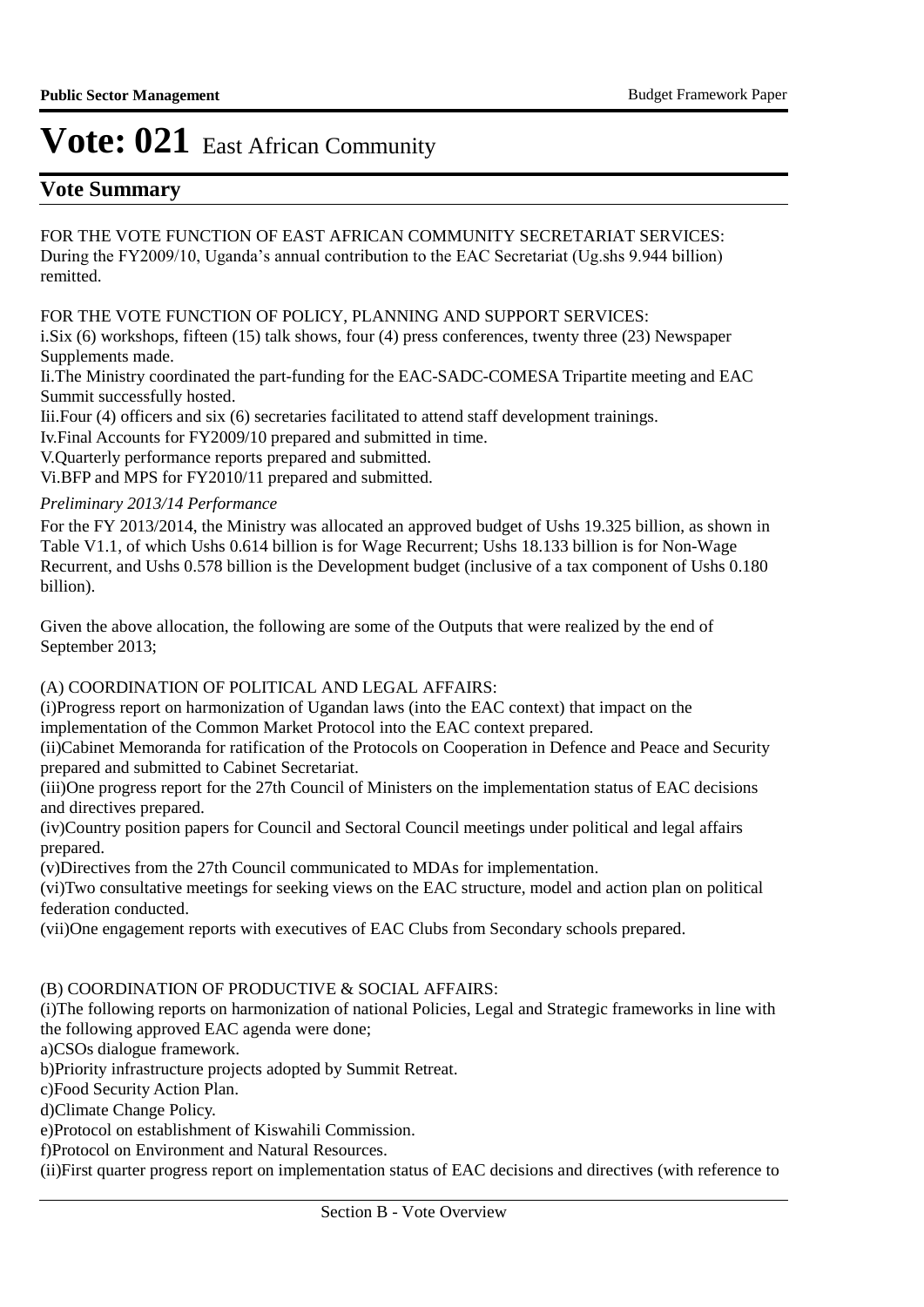## **Vote Summary**

the 27th Council of Ministers) under the Productive and Social Sectors prepared

(iii) Country Position Papers for Council Meetings and Sectoral Councils under the Productive and Social Sectors were prepared.

(iv) Two engagement Reports arising from support supervision of EAC institutions (LVFO, IUCEA) in Uganda were prepared.

(v) A consultative report from the meeting of Heads of missions on EAC developments was prepared.

### (C) COORDINATION OF ECONOMIC AFFAIRS:

(i) A report on harmonization of relevant National policies, and strategic frameworks in conformity with the EAC Customs Union Protocol & EAC Common Market Protocol was prepared.

(ii) East African Monetary Union protocol negotiation and drafting was finalized

(iii) 6 regional meetings on Economic Integration were attended

(iv) Status report on the key areas of economic integration (COMESA-EAC-SADC Tripartite; EAMU; EAC-US-BIT and the EPA) was prepared

(v) Decision of Council meetings communicated to Stakeholders

(vi) Quarterly Reports on Uganda's Implementation of Council Decisions communicated to stakeholders

(vii) Technical papers on further liberalization of labor and services in the EAC prepared.

(viii) Sensitization workshop with Private Sector held.

## (E) REMITTANCE OF UGANDA'S ANNUAL CONTRIBUTION TO EAC SECRETARIAT:

Ushs 4,237,728,571 was released and remitted to the EAC Secretariat by end of September 2013.

### (F) FINANCE AND ADMINISTRATION:

(i)End of 2012/2013 Budget performance report was prepared and submitted to MFPED.

(ii) Assessment of implementation of departmental quarterly work plans was done.

(iii) Analysis of extent of mainstreaming of EAC activities in MDAs' Policy Statements for FY 2013/2014 was done.

(iv) Benchmarking exercise with the Ministry of EAC for the Republic of Kenya was done.

(v) One training of MDA focal point officers on the East African Monitoring System (EAMS-Uganda) was done.

(vi) Consolidated Procurement & Disposal Plan prepared and submitted to PPDA.

(vii) Pre-qualification of providers was undertaken.

(viii) Annual Financial Statements for FY2012/2013 was prepared and submitted.

(ix) First Quarter Cash Management done.

 $(x)$ O1 financial performance report prepared and submitted to Management.

(xi) Tax returns filled.

(xii) Resource centre equipped and made operational.

(xiii) Staff Training Plan implemented.

(xiv) Staff performance management plan implemented.

(xv) Ministry restructuring report implemented.

(xvi) HIV/AIDS Work place policy implemented.

(xvii) The Ministry's Service Client Charter implemented.

(xviii) Staff Payroll managed.

(xix) Team building undertaken.

(xx) Staff Welfare undertaken.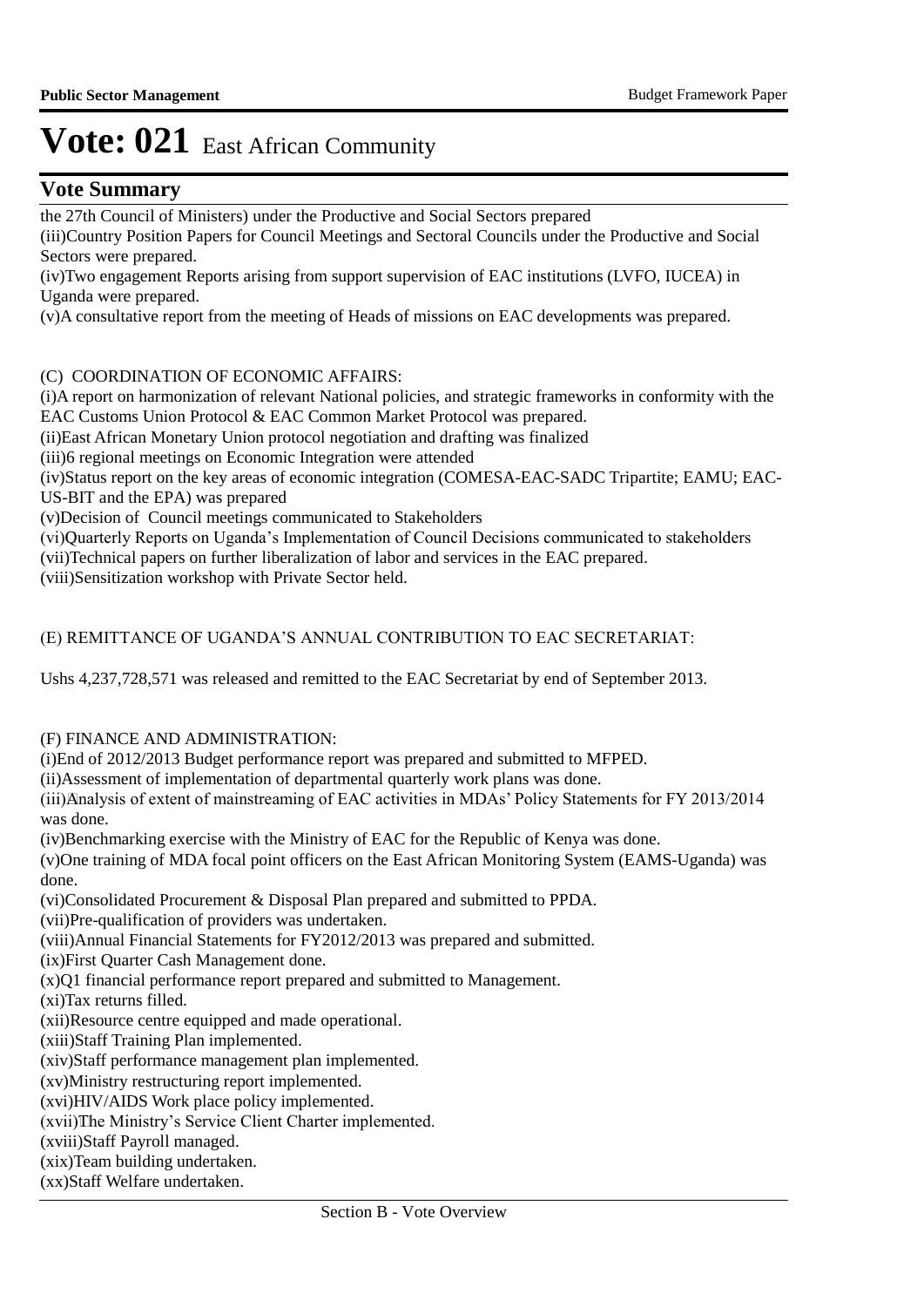## **Vote Summary**

(xxi)HRM Audit undertaken.

(xxii) Access to Information Act Manual implemented

(xxiii) Senior Management Committee, Training Committee and Top management Committee for Q1 held. (xxiv) Annual reports (end of 2012/2013) on implementation of recommendations of the Senior

Management, Training and Top Management Committees prepared.

(xxv) MDAs sensitized about EAC integration.

(xxvi) General Public sensitized about EAC integration.

(xxvii) Three EAC meetings attended and reports thereof prepared.

## **Table V2.1: Past and 2014/15 Key Vote Outputs\***

|                                                          | 2013/14                                                                             |                                                                                                                                                                                                                                                                                                                                                | 2014/15                                                                                                                                                                                                                                   |
|----------------------------------------------------------|-------------------------------------------------------------------------------------|------------------------------------------------------------------------------------------------------------------------------------------------------------------------------------------------------------------------------------------------------------------------------------------------------------------------------------------------|-------------------------------------------------------------------------------------------------------------------------------------------------------------------------------------------------------------------------------------------|
| Vote, Vote Function<br><b>Key Output</b>                 | <b>Approved Budget and</b><br><b>Planned outputs</b>                                | <b>Spending and Outputs</b><br><b>Achieved by End Dec</b>                                                                                                                                                                                                                                                                                      | <b>Proposed Budget and</b><br><b>Planned Outputs</b>                                                                                                                                                                                      |
| <b>Vote: 021 East African Community</b>                  |                                                                                     |                                                                                                                                                                                                                                                                                                                                                |                                                                                                                                                                                                                                           |
|                                                          | Vote Function: 1331 Coordination of the East African Community Affairs              |                                                                                                                                                                                                                                                                                                                                                |                                                                                                                                                                                                                                           |
| <b>Output: 133101</b>                                    | Harmonized Policies, Laws and Strategic Frameworks developed                        |                                                                                                                                                                                                                                                                                                                                                |                                                                                                                                                                                                                                           |
| Description of Outputs:                                  | Progress report on<br>the Common Market Protocol)<br>prepared.<br>-Social Security; | (i) Q1 progress report on<br>harmonization of Ugandan laws harmonization of Ugandan laws<br>into the EAC context (those that into the EAC context (those that<br>impact on the implementation of impact on the implementation of<br>the Common Market Protocol)<br>prepared.<br>(ii) Cabinet Memoranda for<br>ratification of the Protocols on | (i)Progress report on<br>harmonization of Ugandan laws<br>into the EAC context (those that<br>impact on the implementation of<br>the Common Market Protocol)<br>prepared.<br>(ii) Progress report on<br><b>Implementation of Protocol</b> |
|                                                          | -Contracts Act; and<br>-Sale of Goods.                                              | Cooperation in Defense and<br>Peace and Security submitted to<br>Cabinet Secretariat.                                                                                                                                                                                                                                                          | Provisions on Cooperation in<br>Defense, Peace and Security                                                                                                                                                                               |
|                                                          | Protocols on Cooperation in<br>Defense and Peace and Security<br>ratified.          |                                                                                                                                                                                                                                                                                                                                                | (iii) Popular Versions of the<br><b>CSOs</b> Dialogue Frame work<br>Developed.                                                                                                                                                            |
|                                                          |                                                                                     |                                                                                                                                                                                                                                                                                                                                                | (iv) Four (4) Consolidate<br><b>Technical Briefs/Reports on</b><br>progress made at the EAC on<br>harmonization of EAC Policies,<br>Laws and Strategic Frameworks.                                                                        |
|                                                          |                                                                                     |                                                                                                                                                                                                                                                                                                                                                | (v) Ratified Protocols and<br><b>Instruments deposited with</b><br><b>Secretary General; Sanitary and</b><br>Phytosanitary and ICT<br>Networks.                                                                                           |
|                                                          |                                                                                     |                                                                                                                                                                                                                                                                                                                                                | (vi) Protocol on Monetary<br>Union ratified and progressively<br>implemented.                                                                                                                                                             |
|                                                          |                                                                                     |                                                                                                                                                                                                                                                                                                                                                | (vii) Status Reports on<br>harmonization of Trade,<br><b>Industry Finance and</b><br><b>Investment</b> prepared.                                                                                                                          |
| Performance Indicators:<br>Number of Country Position 18 |                                                                                     | 5                                                                                                                                                                                                                                                                                                                                              | 18                                                                                                                                                                                                                                        |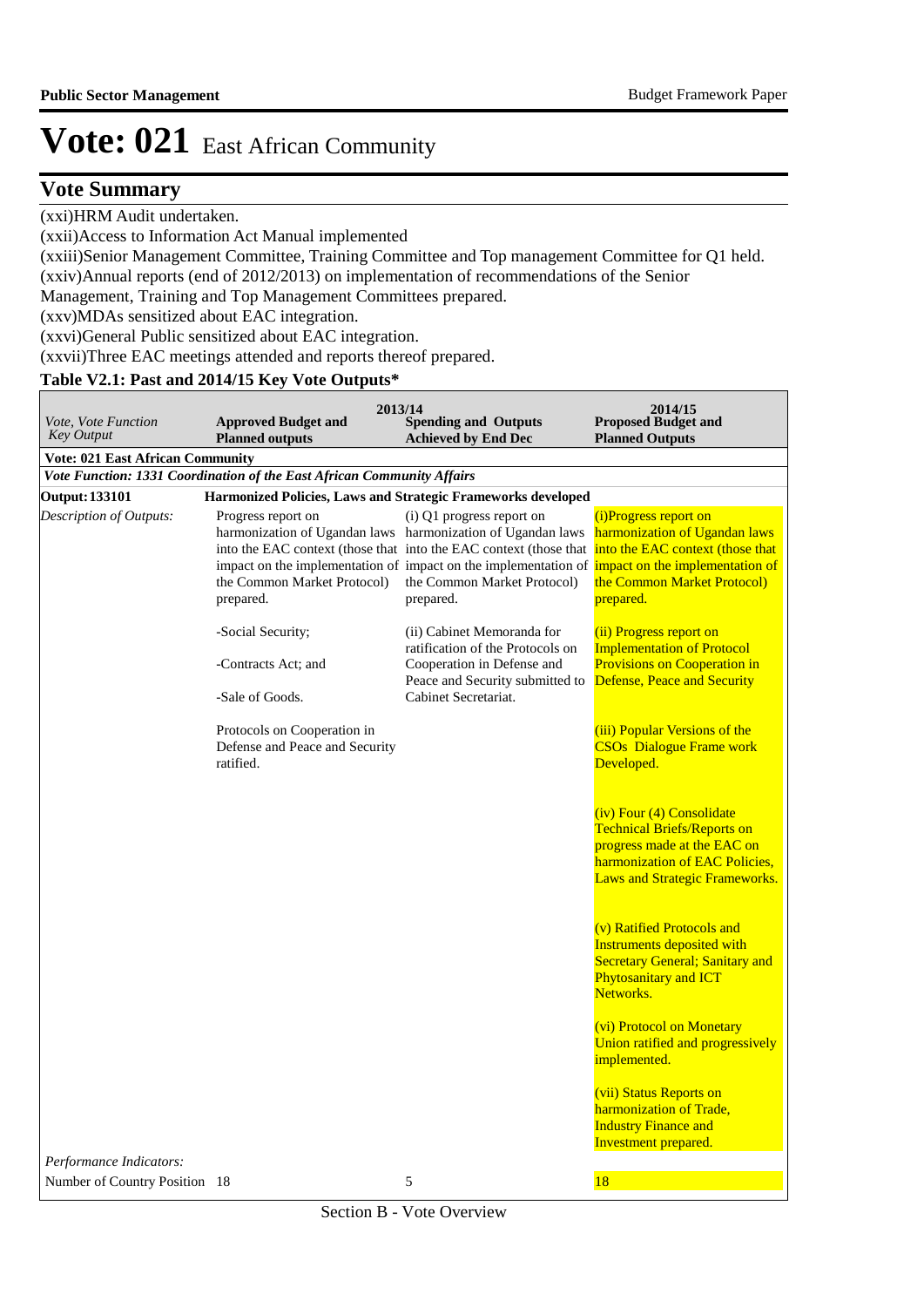## **Vote Summary**

| <i>Vote, Vote Function</i><br><b>Key Output</b>                                                                   | <b>Approved Budget and</b><br><b>Planned outputs</b>                                                                                                                        | 2013/14 | <b>Spending and Outputs</b><br><b>Achieved by End Dec</b>                                                                                                                        |       | 2014/15<br><b>Proposed Budget and</b><br><b>Planned Outputs</b>                                                                                                                                                                                                                                                                                                                                                                                                                                                                                                                                |
|-------------------------------------------------------------------------------------------------------------------|-----------------------------------------------------------------------------------------------------------------------------------------------------------------------------|---------|----------------------------------------------------------------------------------------------------------------------------------------------------------------------------------|-------|------------------------------------------------------------------------------------------------------------------------------------------------------------------------------------------------------------------------------------------------------------------------------------------------------------------------------------------------------------------------------------------------------------------------------------------------------------------------------------------------------------------------------------------------------------------------------------------------|
| papers and back to office<br>reports for the EAC regional<br>meetings                                             |                                                                                                                                                                             |         |                                                                                                                                                                                  |       |                                                                                                                                                                                                                                                                                                                                                                                                                                                                                                                                                                                                |
| Number of Cabinet Memos<br>drafted and submitted to<br>Cabinet                                                    | $\overline{2}$                                                                                                                                                              |         | $\overline{c}$                                                                                                                                                                   |       | 3                                                                                                                                                                                                                                                                                                                                                                                                                                                                                                                                                                                              |
| Output Cost: UShs Bn:                                                                                             |                                                                                                                                                                             | 0.161   | $UShs Bn$ :                                                                                                                                                                      | 0.038 | <b>UShs Bn:</b><br>0.167                                                                                                                                                                                                                                                                                                                                                                                                                                                                                                                                                                       |
| Output: 133102                                                                                                    |                                                                                                                                                                             |         |                                                                                                                                                                                  |       | Compliance with implementation of EAC decisions and directives Monitored and Evaluated                                                                                                                                                                                                                                                                                                                                                                                                                                                                                                         |
| Description of Outputs:                                                                                           | Four quarterly progress reports<br>on the implementation status of<br>EAC decisions and directives<br>prepared.                                                             |         | Q1 progress reports on the<br>implementation status of EAC<br>decisions and directives<br>prepared for the 27th EAC<br>Council of Ministers meeting.                             |       | (i) Four quarterly progress<br>reports on the implementation<br>status of EAC decisions and<br>directives prepared<br>(ii) Two progress reports on<br><b>CMIP</b> implementation under<br><b>Political and Legal Affairs</b><br>prepared and disseminated.<br>(iii) Study to review and Identify<br><b>National laws for alignment</b><br>with the CMP<br>(iv)Compliance reports on<br>implementation status of EAC<br>decisions and directives under<br>the Productive and Social<br><b>Sectors</b><br>(v) Two progress reports on<br><b>CMIP</b> implementation prepared<br>and disseminated |
| Performance Indicators:<br>Quartely reports on progress 4<br>of implementation of EAC<br>decisions and directives |                                                                                                                                                                             |         | $\mathbf{1}$                                                                                                                                                                     |       | $\overline{4}$                                                                                                                                                                                                                                                                                                                                                                                                                                                                                                                                                                                 |
| Number of Ministerial<br><b>Statements to Parliament</b>                                                          | 2                                                                                                                                                                           |         | $\mathbf{1}$                                                                                                                                                                     |       |                                                                                                                                                                                                                                                                                                                                                                                                                                                                                                                                                                                                |
| Number of Cabinet<br>information papers on<br>implementation of EAC<br>decisions and directives                   | 4                                                                                                                                                                           |         | $\mathbf{1}$                                                                                                                                                                     |       |                                                                                                                                                                                                                                                                                                                                                                                                                                                                                                                                                                                                |
| Output Cost: UShs Bn:                                                                                             |                                                                                                                                                                             | 0.151   | UShs Bn:                                                                                                                                                                         | 0.031 | <b>UShs Bn:</b><br>0.168                                                                                                                                                                                                                                                                                                                                                                                                                                                                                                                                                                       |
| Output: 133103                                                                                                    |                                                                                                                                                                             |         |                                                                                                                                                                                  |       | Strategic leadership, Guidance and Support for EAC regional Integration strengthened                                                                                                                                                                                                                                                                                                                                                                                                                                                                                                           |
| Description of Outputs:                                                                                           | CountryPosition Papers for<br>Council Meetings and Sectoral<br>Councils.                                                                                                    |         | (i) Country Position Papers for<br>27th Council of Ministers<br>Meeting.                                                                                                         |       | (i)Country position papers for<br><b>Council and Sectoral Council</b><br>meetings prepared for<br>participation in Council and                                                                                                                                                                                                                                                                                                                                                                                                                                                                 |
|                                                                                                                   | <b>Engagement Reports arising</b><br>from support supervision of<br>EAC institutions (LVBC,<br>CASSOA, Soroti Flying School, Uganda prepared.<br>IUCEA) in Uganda prepared. |         | (ii) Engagement Reports arising<br>from support supervision of<br>LVBC (EAC institution) in                                                                                      |       | Summit meetings.<br>(ii) Study report on the<br>perception survey on the draft<br>framework of the structure of<br>the EAC Political federation                                                                                                                                                                                                                                                                                                                                                                                                                                                |
|                                                                                                                   | Production of technical paper s<br>in key areas of economic<br>integration like: further<br>liberalization of labor and<br>services in the EAC; the                         |         | (iii) Production of technical<br>papers on key areas of: further<br>liberalization of labor and<br>services in the EAC; the EAMU<br>process and Common Market<br>implementation. |       | (iii) Two Engagement Reports<br>arising from support supervision<br>of EAC institutions (LVBC<br>programmes and projects, &<br>LFVO, IUCEA) in Uganda<br>prepared.                                                                                                                                                                                                                                                                                                                                                                                                                             |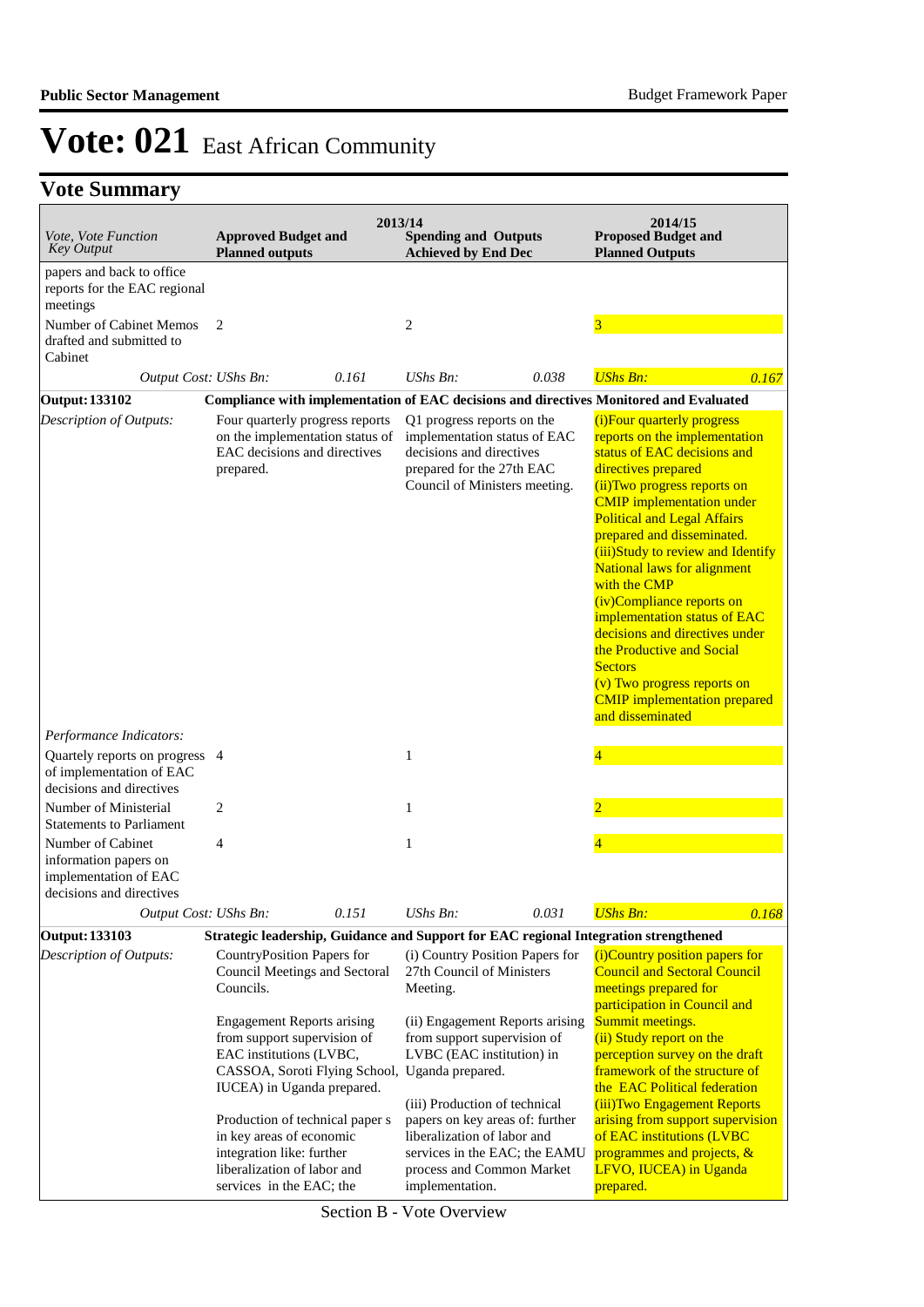## **Vote Summary**

| Vote, Vote Function<br><b>Key Output</b>             | <b>Approved Budget and</b><br><b>Planned outputs</b>                                                                                                                                                                           | 2013/14<br><b>Spending and Outputs</b><br><b>Achieved by End Dec</b>                                                           | 2014/15<br><b>Proposed Budget and</b><br><b>Planned Outputs</b>                                                                                                                                                                                                                                                                                                                                                                                                                                                                                                                                                                                                                                                                                                                                                                                                     |
|------------------------------------------------------|--------------------------------------------------------------------------------------------------------------------------------------------------------------------------------------------------------------------------------|--------------------------------------------------------------------------------------------------------------------------------|---------------------------------------------------------------------------------------------------------------------------------------------------------------------------------------------------------------------------------------------------------------------------------------------------------------------------------------------------------------------------------------------------------------------------------------------------------------------------------------------------------------------------------------------------------------------------------------------------------------------------------------------------------------------------------------------------------------------------------------------------------------------------------------------------------------------------------------------------------------------|
| Performance Indicators:                              | EAMU process; elimination of<br>NTBs, and Common Market<br>implementation                                                                                                                                                      |                                                                                                                                | (iv)Capacity Enhancement<br><b>Report for the Private Sector &amp;</b><br><b>Civil Society on thematic issues</b><br>under CSOs dialogue<br>framework.<br>(v)A joint assessment/research<br>(MAAIF, MTIC, UNCCI,<br><b>Uganda Farmers Federation) of</b><br>agricultural goods and services<br>on high demand in the region<br>conducted.<br>(vi)A baseline survey on youth<br>awareness and involvement on<br>the EAC integration agenda<br>with special focus on tertiary<br>institutions<br>(vii) A study to identify key ICT<br><b>EAC Policy issues for advocacy.</b><br>(viii)Country position papers in<br>the areas of Trade, Finance and<br><b>Investment developed</b><br>(ix)Policy papers on Topical<br><b>Economic Issues to facilitate</b><br>regional meetings produced<br>$(x)$ Conduct research on a key<br>topical area in the economic<br>sector |
| National Policy on the EAC<br>intergration developed |                                                                                                                                                                                                                                |                                                                                                                                |                                                                                                                                                                                                                                                                                                                                                                                                                                                                                                                                                                                                                                                                                                                                                                                                                                                                     |
| Output Cost: UShs Bn:                                | 0.469                                                                                                                                                                                                                          | $UShs Bn$ :<br>0.103                                                                                                           | <b>UShs Bn:</b><br>0.662                                                                                                                                                                                                                                                                                                                                                                                                                                                                                                                                                                                                                                                                                                                                                                                                                                            |
| <b>Output: 133104</b>                                |                                                                                                                                                                                                                                | Public awareness and Public participation in EAC regional Integration enhanced                                                 |                                                                                                                                                                                                                                                                                                                                                                                                                                                                                                                                                                                                                                                                                                                                                                                                                                                                     |
| Description of Outputs:                              | One report from the meeting of<br>Heads of missions on EAC<br>developments/achievements<br>prepared.                                                                                                                           | Report of the consultative forum (i)Three engagement reports<br>of elderly persons and the<br>EALA Uganda Chapter<br>prepared. | with executives of EAC Clubs<br>from secondary schools (4<br>regions in Uganda) prepared.                                                                                                                                                                                                                                                                                                                                                                                                                                                                                                                                                                                                                                                                                                                                                                           |
|                                                      | Consultative/Forum of elderly Consultative report from the<br>persons/ EALA Uganda Chapter meeting of Heads of missions<br>report with components of<br>productive and social sectors as<br>a climax the EAC week<br>prepared. | on EAC developments prepared.                                                                                                  | (ii)One engagement report of<br><b>EALA Uganda Chapter and</b><br><b>MPs on Sessional Committee on</b><br><b>EAC Affairs.</b><br>(iii)Prepare IEC materials on<br><b>EAC</b> integration.                                                                                                                                                                                                                                                                                                                                                                                                                                                                                                                                                                                                                                                                           |
|                                                      | Consultative report from the<br>meeting of Heads of missions<br>on EAC<br>developments/achievements<br>prepared.<br>Hold sensitization workshops<br>with Private Sector and MDAs.                                              |                                                                                                                                | (iv) Capacity of women in cross-<br>border trade enhanced.<br>(v)Commemoration of<br>international days; World AIDS<br>day, Women's Day, World<br><b>Environment day, World Food</b><br>Day, Labour day, world<br>communications day)                                                                                                                                                                                                                                                                                                                                                                                                                                                                                                                                                                                                                               |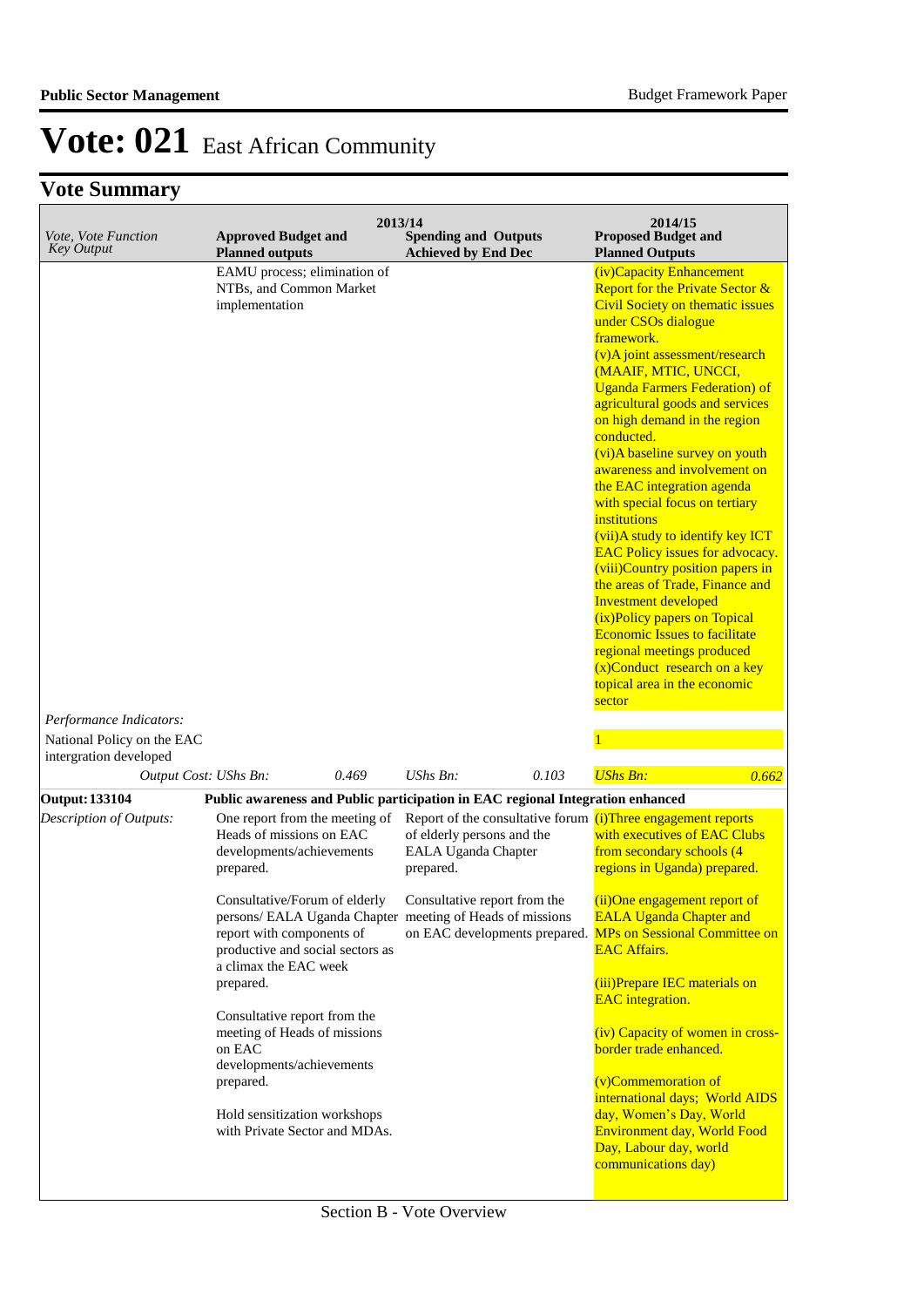## **Vote Summary**

| Vote, Vote Function<br><b>Key Output</b>                                                                                                           | <b>Approved Budget and</b><br><b>Planned outputs</b>         | 2013/14 | <b>Spending and Outputs</b><br><b>Achieved by End Dec</b>       |                                 | 2014/15<br><b>Proposed Budget and</b><br><b>Planned Outputs</b>                     |        |
|----------------------------------------------------------------------------------------------------------------------------------------------------|--------------------------------------------------------------|---------|-----------------------------------------------------------------|---------------------------------|-------------------------------------------------------------------------------------|--------|
|                                                                                                                                                    |                                                              |         |                                                                 |                                 | (vi)Dialogue<br>meetings/workshops on EAC<br>economic Integration<br>Undertaken     |        |
|                                                                                                                                                    |                                                              |         |                                                                 |                                 | (vii)Newsletter on EAC<br><b>Economic Integration procured.</b>                     |        |
|                                                                                                                                                    |                                                              |         |                                                                 |                                 | (viii) Copies of EAMU Protocol<br>printing.                                         |        |
|                                                                                                                                                    |                                                              |         |                                                                 |                                 | (ix) Q&A Brochure on regional<br>Integration developed.                             |        |
|                                                                                                                                                    |                                                              |         |                                                                 |                                 | (x) Training of Trainers for<br><b>Chairperson of EAC Clubs in</b><br>Schools done. |        |
| Performance Indicators:                                                                                                                            |                                                              |         |                                                                 |                                 |                                                                                     |        |
| Number of Students<br>sensitized about EAC<br>integration                                                                                          | 7.000                                                        |         | 1000                                                            |                                 | 12000                                                                               |        |
| Number of Local<br>Governments sensitized on<br>EAC intergration                                                                                   | 45                                                           |         | $\overline{c}$                                                  |                                 | 50                                                                                  |        |
| Number of Information<br><b>Education Communication</b> (<br>IECs) materials developed<br>and media space obtained for<br>mass media communication | 30                                                           |         | 4                                                               |                                 | 30 <sub>o</sub>                                                                     |        |
| Output Cost: UShs Bn:                                                                                                                              |                                                              | 0.351   | UShs Bn:                                                        | 0.145                           | <b>UShs Bn:</b>                                                                     | 0.261  |
| <b>Vote Function Cost</b>                                                                                                                          | <b>UShs Bn:</b>                                              |         | 1.132 UShs Bn:                                                  |                                 | 0.833 UShs Bn:                                                                      | 1.258  |
| Vote Function: 1332 East African Community Secretariat Services                                                                                    |                                                              |         |                                                                 |                                 |                                                                                     |        |
| <b>Output: 133251</b>                                                                                                                              | <b>Uganda's Contribution to the EAC Secretariat Remitted</b> |         |                                                                 |                                 |                                                                                     |        |
| Description of Outputs:                                                                                                                            | Remit Ushs 14.139 bilion to<br><b>EAC</b> Secretariat        |         | Ushs 4,237,728,571 released<br>and remitted to the EAC<br>2013. | Secretariat by end of September | Remit Ushs 15.553 bilion to<br><b>EAC</b> Secretariat                               |        |
| Performance Indicators:                                                                                                                            |                                                              |         |                                                                 |                                 |                                                                                     |        |
| Amount of Funds in US\$<br>Millions remitted to the EAC<br>Secretariat                                                                             | 4.8                                                          |         | 1.7                                                             |                                 | 5.63                                                                                |        |
| Output Cost: UShs Bn:                                                                                                                              |                                                              | 14.139  | UShs Bn:                                                        | 4.238                           | <b>UShs Bn:</b>                                                                     | 14.139 |
| <b>Vote Function Cost</b>                                                                                                                          | <b>UShs Bn:</b>                                              |         | 14.187 UShs Bn:                                                 |                                 | 13.778 <mark>UShs Bn:</mark>                                                        | 14.187 |
| Vote Function: 1349 Policy, Planning and Support Services                                                                                          |                                                              |         |                                                                 |                                 |                                                                                     |        |
| <b>Vote Function Cost</b>                                                                                                                          | <b>UShs Bn:</b>                                              |         | 4.005 UShs Bn:                                                  |                                 | 3.172 UShs Bn:                                                                      | 3.699  |
| <b>Cost of Vote Services:</b>                                                                                                                      | <b>UShs Bn:</b>                                              |         | 19.145 UShs Bn:                                                 |                                 | 17.782 UShs Bn:                                                                     | 19.145 |

*\* Excluding Taxes and Arrears*

*2014/15 Planned Outputs*

For the FY 2014/2015, the Ministry has been allocated a budget of Ushs 19.325 billion, as shown in Table V1.1, of which Ushs 0.614 billion is for Wage Recurrent; Ushs 18.133 billion is for Non-Wage Recurrent,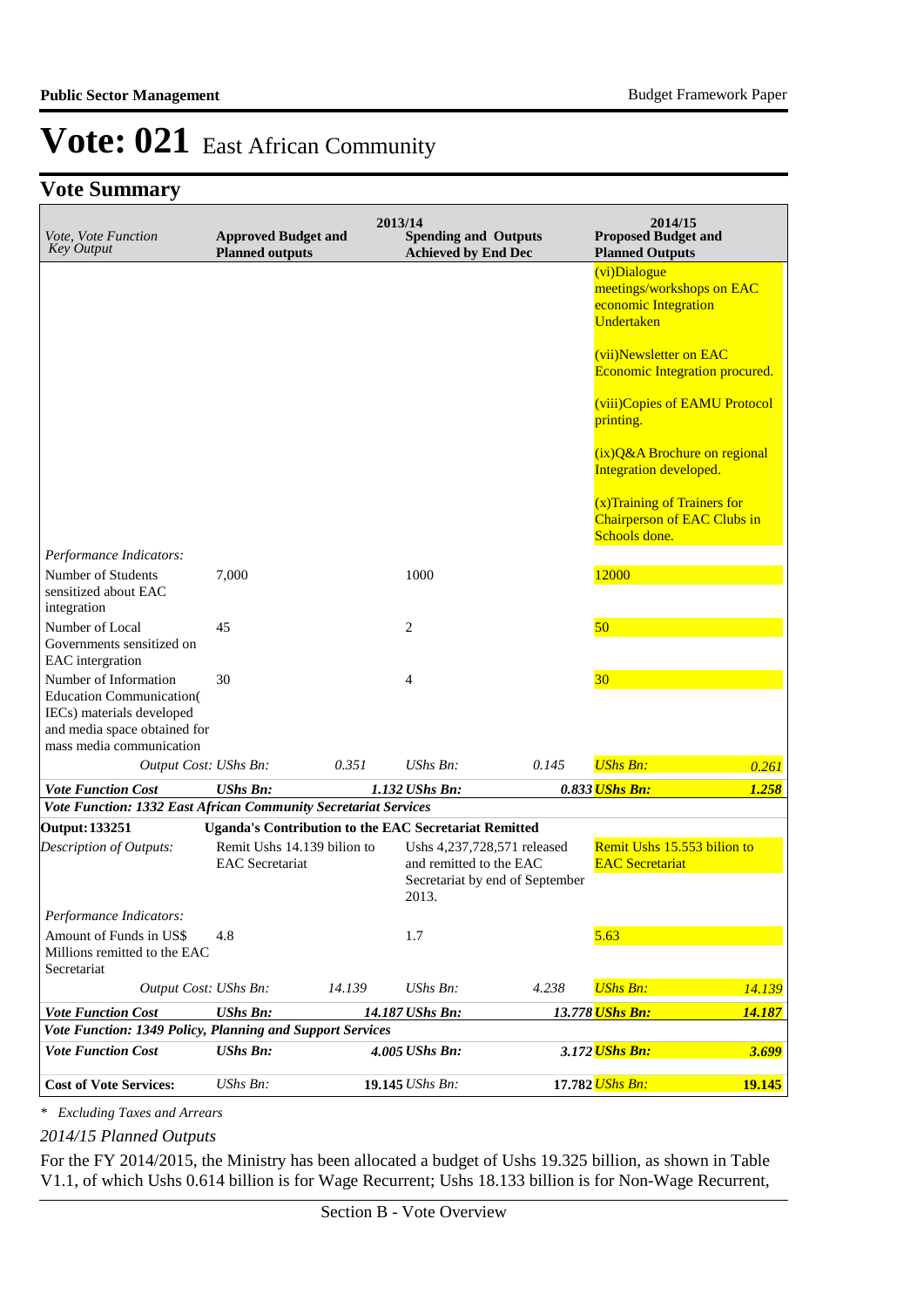## **Vote Summary**

and Ushs 0.578 billion is the Development budget (inclusive of a tax component of Ushs 0.180 billion).

Given the above allocation, below is a summary of the planned outputs for FY 2014/2015;

#### (A) COORDINATION OF POLITICAL AND LEGAL AFFAIRS:

1) Progress report on harmonization of Ugandan laws into the EAC context (those that impact on the implementation of the Common Market Protocol) prepared.

2) Progress report on Implementation of Protocol Provisions on Cooperation in Defense, Peace and Security 3) Four quarterly progress reports on the implementation status of EAC decisions and directives prepared 4) Two progress reports on CMIP implementation under Political and Legal Affairs prepared and disseminated.

5) Study to review and Identify National laws for alignment with the CMP

6) Country position papers for Council and Sectoral Council meetings prepared for participation in Council and Summit meetings.

7) Study report on the perception survey on the draft framework of the structure of the EAC Political federation

8) Country position papers for Council and Sectoral Council meetings prepared for participation in Council and Summit meetings.

9) Three engagement reports with executives of EAC Clubs from secondary schools (4 regions in Uganda) prepared.

10) One engagement report of EALA Uganda Chapter and MPs on Sessional Committee on EAC Affairs.

### (B) COORDINATION OF PRODUCTIVE & SOCIAL AFFAIRS:

1) Popular Versions of the CSOs Dialogue Frame work Developed.

2) Four (4) Consolidate Technical Briefs/Reports on progress made at the EAC on harmonization of EAC Policies, Laws and Strategic Frameworks.

3) Ratified Protocols and Instruments deposited with Secretary General; Sanitary and Phyto-sanitary and ICT Networks.

4) Compliance reports on implementation status of EAC decisions and directives under the Productive and Social Sectors

5) Two Engagement Reports arising from support supervision of EAC institutions (LVBC programmes and projects, & LFVO, IUCEA) in Uganda prepared.

6) Capacity Enhancement Report for the Private Sector & Civil Society on thematic issues under CSOs dialogue framework.

7) A joint assessment/research (MAAIF, MTIC, UNCCI, Uganda Farmers Federation) of agricultural goods and services on high demand in the region conducted.

8) A baseline survey on youth awareness and involvement on the EAC integration agenda with special focus on tertiary institutions

9) A study to identify key ICT EAC Policy issues for advocacy.

10) Prepare IEC materials on EAC integration.

11) Capacity of women in cross-border trade enhanced.

12) Commemoration of international days; World AIDS day, Women's Day, World Environment day,

World Food Day, Labour day, world communications day)

#### © COORDINATION OF ECONOMIC AFFAIRS: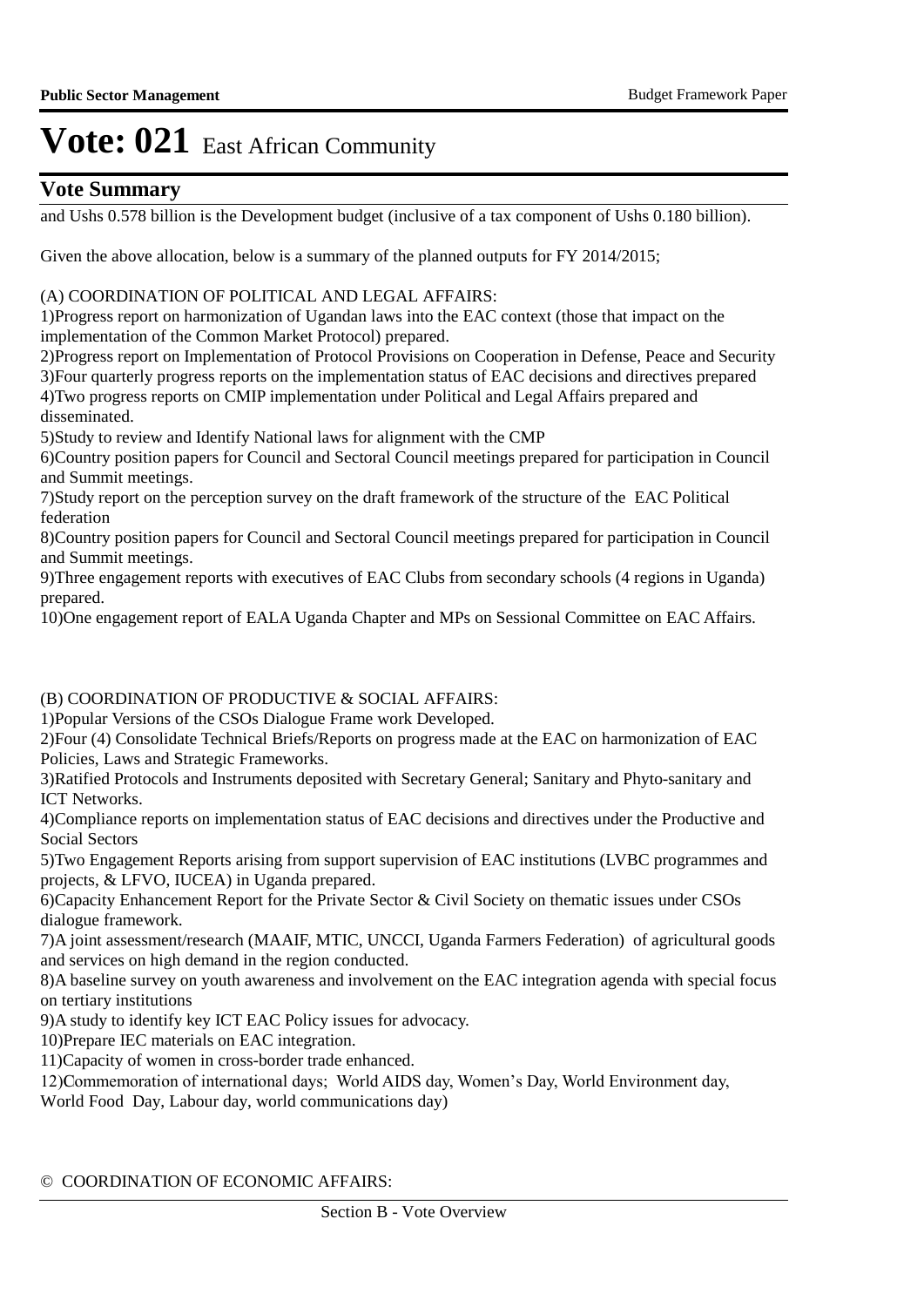## **Vote Summary**

1) Protocol on Monetary Union ratified and progressively implemented.

2) Status Reports on harmonization of Trade, Industry Finance and Investment prepared.

3) Four Quarterly reports on implementation of EAC decisions and directives prepared

4) Two progress reports on CMIP implementation prepared and disseminated

5) Country position papers in the areas of Trade, Finance and Investment developed

6) Policy papers on Topical Economic Issues to facilitate regional meetings produced

7) Conduct research on a key topical area in the economic sector

8) Dialogue meetings/workshops on EAC economic Integration Undertaken

9) Newsletter on EAC Economic Integration procured.

10) Copies of EAMU Protocol printing.

 $11)Q&A$  Brochure on regional Integration developed.

12) Training of Trainers for Chairperson of EAC Clubs in Schools done.

## (E) REMITTANCE OF UGANDA'S ANNUAL CONTRIBUTION TO EAC SECRETARIAT:

Uganda's Annual Contribution to the EAC Secretariat timely remitted.

## (F) FINANCE AND ADMINISTRATION:

1) Annual FY2015/2016 Planning Retreat held.

2) Vote Budget Framework Paper for FY2015/2016 prepared and timely submitted to PSM Secretariat & MFPED.

3)FY2015/2016 Ministerial Policy Statement prepared.

4) Quarterly budget performance reports prepared and submitted to MFPED & OPM.

5) Support for smooth implementation of automated Output Budgeting Tool (Automated OBT).

6) Statistical management coordinated.

7) Capacity for integration of EAC issues into Sector Investment Plans and Budget Framework Papers of Sectors & MDAs provided.

8) Cabinet Information Paper for submission of Draft National Policy on EAC integration to Cabinet prepared.

9) Consolidated procurement & disposal plan prepared and submitted to PPDA

10) Pre qualification of service providers undertaken

11) Monthly procurement reports prepared and submitted to senior management.

12) Annual financial statements prepared.

13) Cash & funds management done.

14) Nine months accounts prepared.

15) Half year accounts prepared.

16) Quarterly and Annual financial performance reports prepared and submitted to management.

17) Tax returns filled

18) Staff training plan implemented.

19) HIV/AIDS workplace policy implemented.

20) Team building undertaken.

21) Staff welfare undertaken.

22) Quarterly meetings of senior management Committee, Training Committee and Top Management

Committee held.

23) Top management retreat organized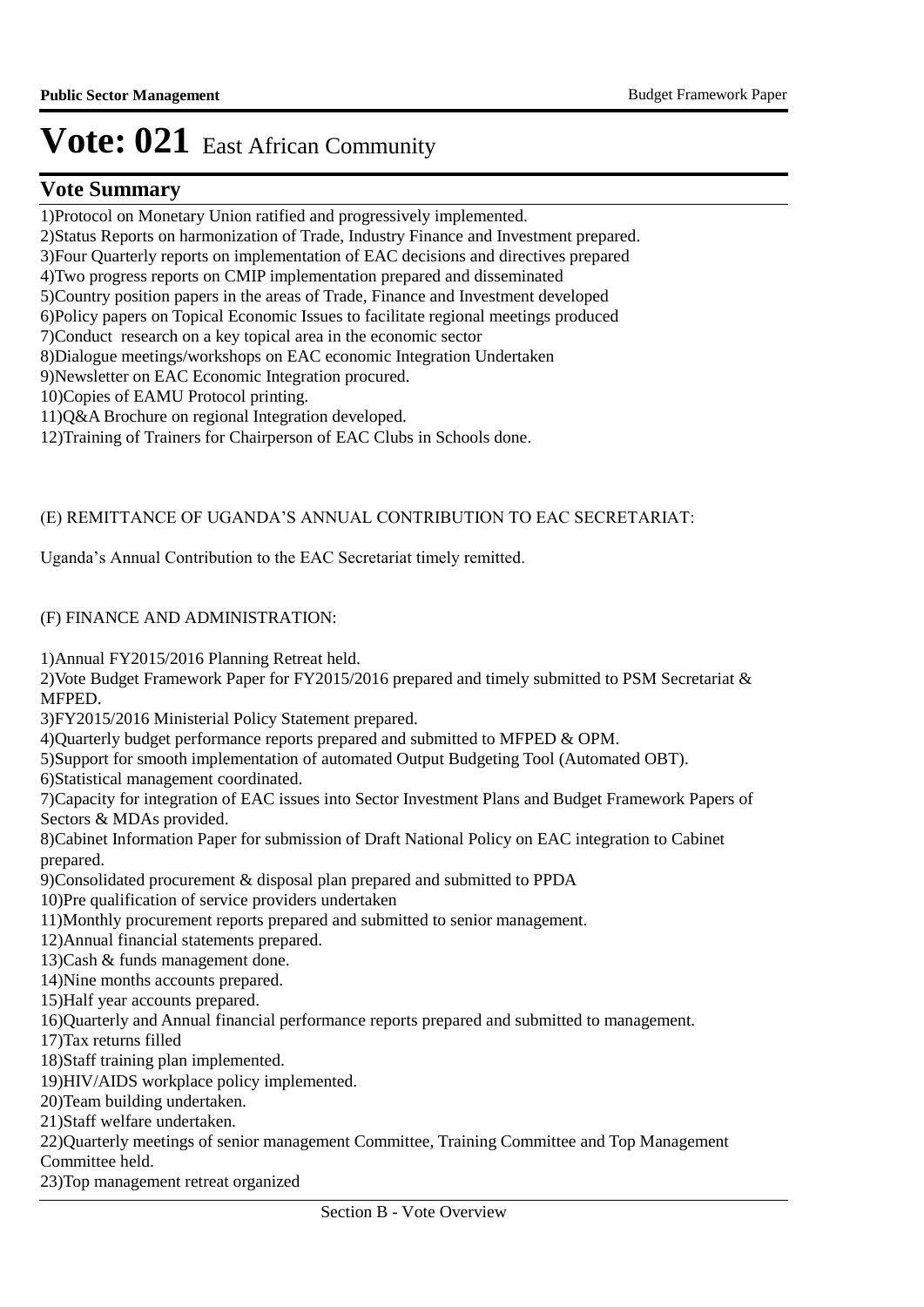## **Vote Summary**

24) Protocol Services during Summit & Council meeting provided.

25) General End of Year Staff Party held.

26) Students, professional bodies, MDAs and Members of Parliament and Non-State institutions sensitized about EAC integration.

27) EAC week activities organized in the country.

28) Communication (Common Market) Sub-committee activities undertaken

29) EAC Symbols, EAC Anthem and EAC Passport popularized.

- 30)12 EAC meetings/conferences attended
- 31) Four Motor Vehicles procured.

32) Five computer sets procured (Desktop, CPU, UPS)

33) Procure five intercom phone sets

34) Assorted office furniture procured

### (G) INTERNAL AUDIT

1) Audit review of foreign travels done and report prepared.

2) Contract management audit review done and report prepared.

3) Budget performance audit review report prepared.

4) Audit review of sensitization programmes done and report prepared.

5) Professional courses attended.

### **Table V2.2: Past and Medium Term Key Vote Output Indicators\***

|                                                                                                                                        |                           | 2013/14                 |                                     |                | <b>MTEF Projections</b> |                |
|----------------------------------------------------------------------------------------------------------------------------------------|---------------------------|-------------------------|-------------------------------------|----------------|-------------------------|----------------|
| Vote Function Key Output<br>Indicators and Costs:                                                                                      | 2012/13<br><b>Outturn</b> | <b>Approved</b><br>Plan | <b>Outturn by</b><br><b>End Dec</b> | 2014/15        | 2015/16                 | 2016/17        |
| <b>Vote: 021 East African Community</b>                                                                                                |                           |                         |                                     |                |                         |                |
| Vote Function:1331 Coordination of the East African Community Affairs                                                                  |                           |                         |                                     |                |                         |                |
| Number of Cabinet Memos drafted<br>and submitted to Cabinet                                                                            |                           | 2                       | $\overline{c}$                      | $\overline{3}$ | $\overline{4}$          | 4              |
| Number of Country Position papers<br>and back to office reports for the<br>EAC regional meetings                                       |                           | 18                      | $\mathbf{5}$                        | 18             | 18                      | 18             |
| Number of Cabinet information<br>papers on implementation of EAC<br>decisions and directives                                           |                           | $\overline{4}$          | $\mathbf{1}$                        | $\overline{4}$ | $\overline{4}$          | $\overline{4}$ |
| Number of Ministerial Statements to<br>Parliament                                                                                      |                           | $\overline{2}$          |                                     | $\overline{2}$ | 3                       | 4              |
| Quartely reports on progress of<br>implementation of EAC decisions<br>and directives                                                   |                           | 4                       |                                     | $\overline{4}$ | $\overline{4}$          | $\overline{4}$ |
| National Policy on the EAC<br>intergration developed                                                                                   |                           |                         |                                     | $\overline{1}$ |                         |                |
| Number of Information Education<br>Communication(IECs) materials<br>developed and media space obtained<br>for mass media communication |                           | 30                      | 4                                   | 30             | 40                      | 45             |
| Number of Local Governments<br>sensitized on EAC intergration                                                                          |                           | 45                      | $\overline{2}$                      | 50             | 60                      | 65             |
| Number of Students sensitized about<br><b>EAC</b> integration                                                                          |                           | 7,000                   | 1000                                | 12000          | 13000                   | 13500          |
| Vote Function Cost (UShs bn)                                                                                                           | 1.170                     | 1.132                   | 0.833                               | 1.258          | 1.293                   | 1.339          |
| <b>Vote Function:1332 East African Community Secretariat Services</b>                                                                  |                           |                         |                                     |                |                         |                |

Section B - Vote Overview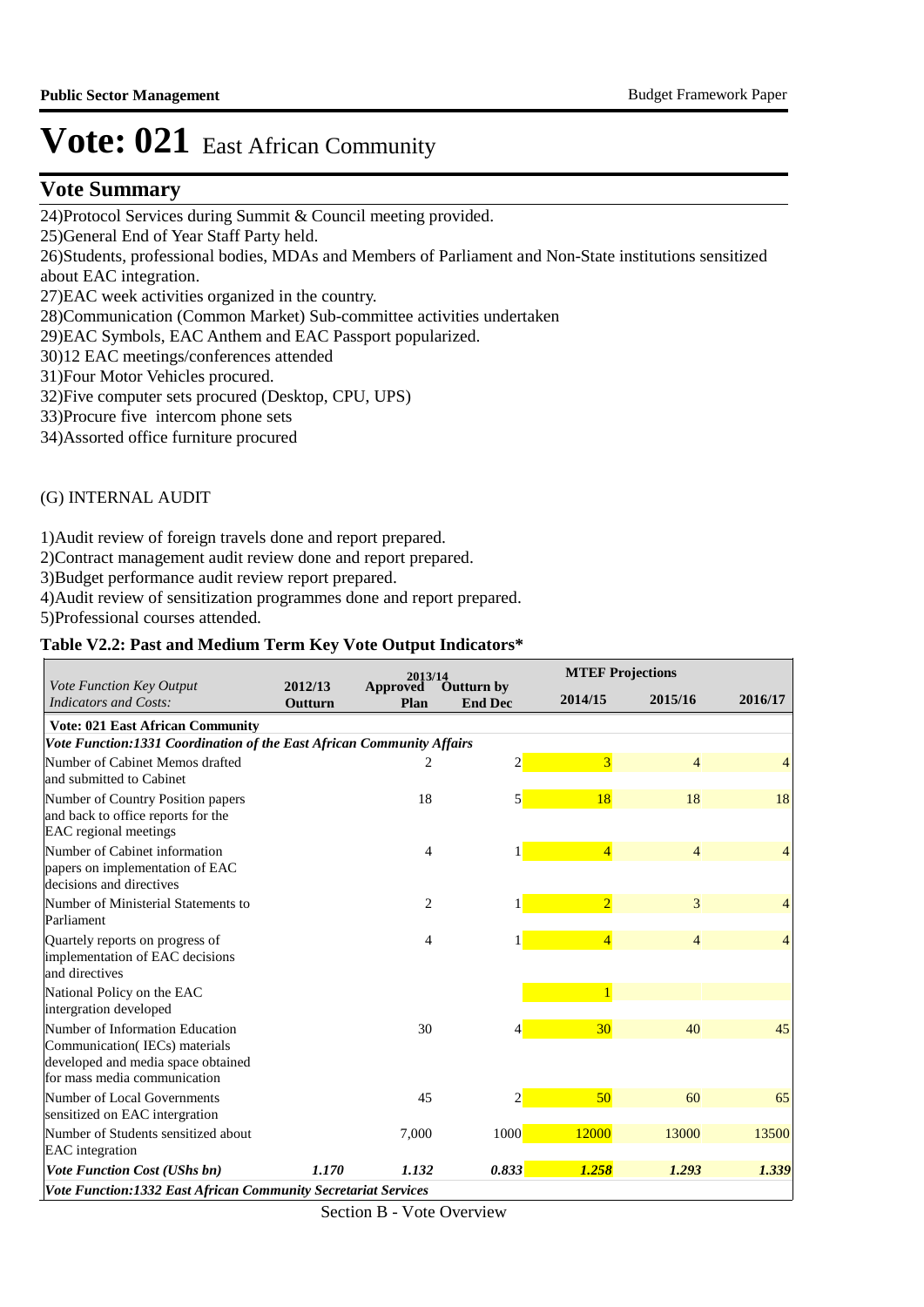## **Vote Summary**

| Vote Function Key Output                                            | 2012/13        | 2013/14          |                              |         | <b>MTEF Projections</b> |         |  |  |  |
|---------------------------------------------------------------------|----------------|------------------|------------------------------|---------|-------------------------|---------|--|--|--|
| Indicators and Costs:                                               | <b>Outturn</b> | Approved<br>Plan | Outturn by<br><b>End Dec</b> | 2014/15 | 2015/16                 | 2016/17 |  |  |  |
| Amount of Funds in US\$ Millions<br>remitted to the EAC Secretariat |                | 4.8              | 1.7 <sub>l</sub>             | 5.63    | 6.193                   | 6.8123  |  |  |  |
| <i><b>Vote Function Cost (UShs bn)</b></i>                          | 14.717         | 14.187           | 13.778                       | 14.187  | 15.874                  | 16.669  |  |  |  |
| Vote Function:1349 Policy, Planning and Support Services            |                |                  |                              |         |                         |         |  |  |  |
| <i>Vote Function Cost (UShs bn)</i>                                 | 3.590          | 3.825            | 3.172                        | 3.699   | 3.767                   | 3.910   |  |  |  |
| <b>Cost of Vote Services (UShs Bn)</b>                              | 19.477         | 19.145           | 17.782                       | 19.145  | 20.935                  | 21.917  |  |  |  |

### *Medium Term Plans*

1. The Ministry will ensure that it coordinates the process of mainstreaming EAC activities and programmes into the Plans & budget of the different sectors. A preliminary analysis of 2013/2014 Ministerial Policy Statements indicates that some sectors have tied to adhere to this requirement.

2. The Ministry will ensure that Uganda honours its obligations including the mandatory annual contributions to the EAC organs and institutions.

3. The Ministry will also ensure quick finalization of the National Policy on EAC Integration and its operationalization.

4. Scaling-up sensitization and awareness creation among the general public.

5. To provide strategic leadership in the process of coordinating the implementation of the; EAC Common Market Protocol; the implementation of the Food Security and Climate Change Master Plan; implementation of cross-border regional infrastructure programmes; the operationalization of the EAC Industrialization Policy and Strategy; the conclusion of the negotiations for the establishment of the COMESA-EAC-SADC tripartite free trade area; and undertaking capacity building for MDA's and other stakeholders.

6. In order to bridge the funding gap for Ministry's activities, the Ministry will re-focus efforts toward developing resource mobilization strategies that could help pursue other sources of funding over and above the GoU funding basket so as to ensure that EAC programmes are not derailed.

7. Uganda being a Member of the EAC, annually contributes funds to the EAC Secretariat as one of the avenues of funding the EAC Budget. EAC regulations require that full annual remittance is completed by the end of the Second Quarter of each Financial Year. The Ministry will continue to coordinate this activity over the medium term.

8. Over the Medium Term, the Ministry will continue to coordinate the timely ratification and implementation of the EAC Monetary Union Protocol with the other EAC Partner States.

9. In the Medium Term, MEACA will coordinate the national efforts towards the ultimate EAC Political **Federation** 

### **(ii) Efficiency of Vote Budget Allocations**

Ministry of East African Community Affairs will improve efficiency of resources by ensuring that the decisions that have been agreed upon at the EAC regional level are implemented in a timely manner. This will be attained through ensuring that sectors mainstream EAC recommendations into their work plans and Budgets. A Monitoring and Evaluation system is to be developed to track this progress.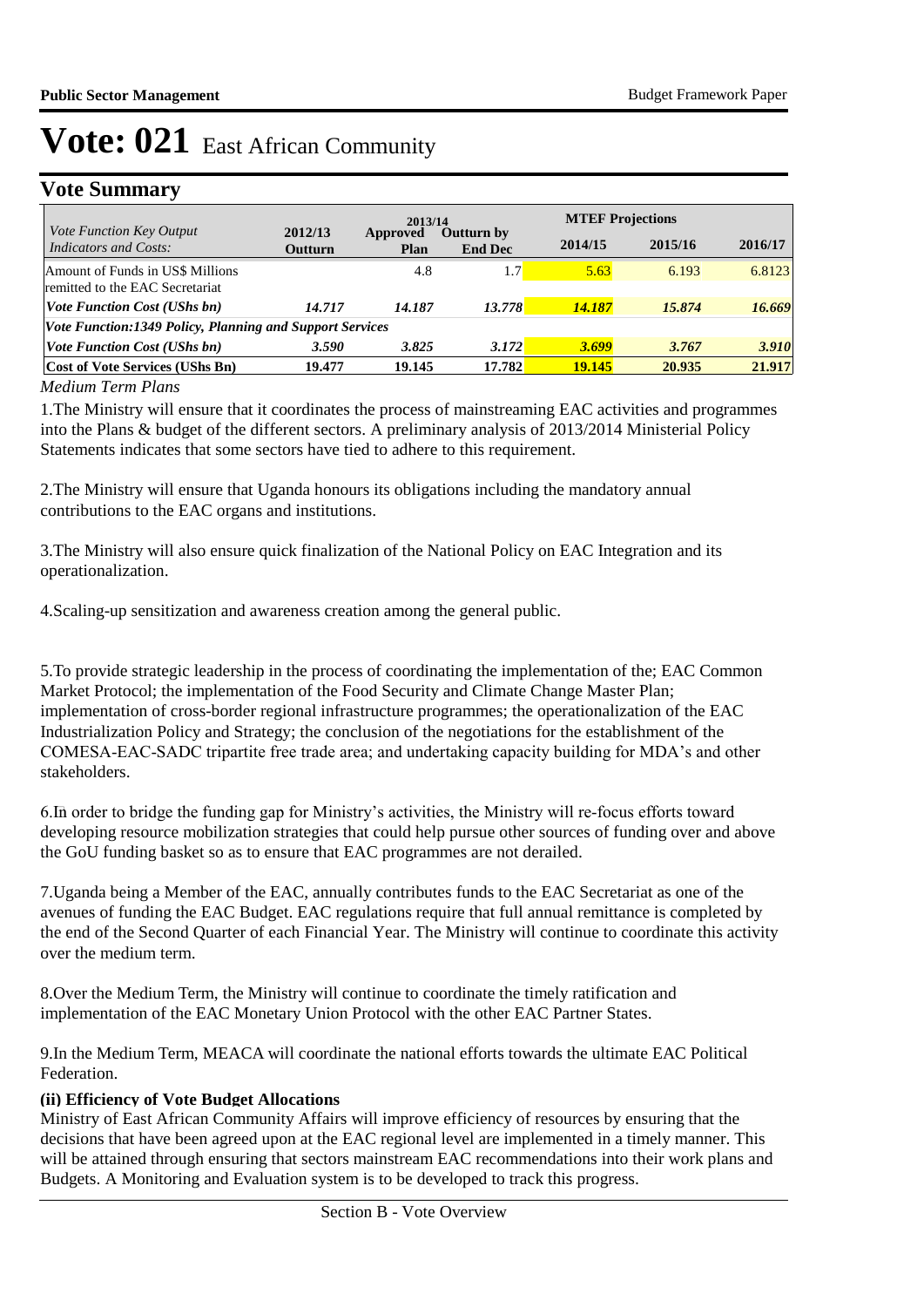## **Vote Summary**

| Table V2.3: Allocations to Key Sector and Service Delivery Outputs over the Medium Term |      |                                 |      |      |       |                                 |         |         |  |
|-----------------------------------------------------------------------------------------|------|---------------------------------|------|------|-------|---------------------------------|---------|---------|--|
| $(i)$ Allocation (Shs Bn)<br>$(ii)$ % Vote Budget                                       |      |                                 |      |      |       |                                 |         |         |  |
| <b>Billion Uganda Shillings</b>                                                         |      | 2013/14 2014/15 2015/16 2016/17 |      |      |       | 2013/14 2014/15 2015/16 2016/17 |         |         |  |
| <b>Key Sector</b>                                                                       | 14.9 | 15.1                            | 16.8 | 17.6 | 77.9% | 79.1%                           | 80.3%   | 80.3%   |  |
| Service Delivery                                                                        | 0.7  | 0.6                             | 0.7  | 0.7  | 3.5%  | $3.1\%$                         | $3.1\%$ | $3.2\%$ |  |

N/A

### **Table V2.4: Key Unit Costs of Services Provided and Services Funded (Shs '000)**

#### **(iii) Vote Investment Plans**

Over the medium term, the following are the budget ceiling projections for the level of funding allocated to Capital purchases (inclusive of taxes);

a) FY2014/2015: UGX 0.398 billion (exclusive of taxes)

b) FY2015/2016: UGX 0.366 billion (exclusive of taxes)

c) FY2016/2017: UGX 0.402 billion (exclusive of taxes)

### **Table V2.5: Allocations to Capital Investment over the Medium Term**

|                                           | $(i)$ Allocation (Shs Bn) |      |                                 |      | $(ii)$ % Vote Budget |               |                     |           |
|-------------------------------------------|---------------------------|------|---------------------------------|------|----------------------|---------------|---------------------|-----------|
| <b>Billion Uganda Shillings</b>           |                           |      | 2013/14 2014/15 2015/16 2016/17 |      | 2013/14              |               | $2014/15$ $2015/16$ | 2016/17   |
| Consumption Expendture (Outputs Provided) | 4.6                       | 4.6  | 4.7                             | 4.9  | 24.2%                | $24.2\%$      | 22.2%               | 22.4%     |
| Grants and Subsidies (Outputs Funded)     | 14.1                      | 14.1 | 15.8                            | 16.6 | 73.9%                | $73.9\%$      | 75.6%               | 75.8%     |
| Investment (Capital Purchases)            | 0.4                       | 0.4  | 0.5                             | 0.4  | 1.9%                 | $2.0\%$       | 2.2%                | 1.9%      |
| <b>Grand Total</b>                        | 19.1                      | 19.1 | 20.9                            | 21.9 | $100.0\%$            | <b>100.0%</b> | $100.0\%$           | $100.0\%$ |

The following are the major capital purchases to be made by the Vote during FY2014/2015;

Four (4) Motor Vehicles.

### **Table V2.6: Major Capital Investments**

### **(iv) Vote Actions to improve Priority Sector Outomes**

(I) Initiate sensitization programmes that target a broad spectrum of Uganda's population especially the key stakeholders in the EAC integration agenda.

(II) Operationalize the M&E System for tracking implementation of EAC directives  $\&$  decisions within Uganda.

(III) Exchange rate should be taken into consideration when releasing funds for this item.

(IV) Ensure timely release of adequate funds to the Ministry, for remittance to the EAC Secretariat.

(V)Through the PSM Sector, engage MFPED on the development projects' needs.

(VI) Submit vacant position to the Ministry of Public Service and Public Service Commission for action.

#### **Table V2.7: Priority Vote Actions to Improve Sector Performance**

| 2013/14 Planned Actions:                                                                                | 2014/15 Planned Actions:<br>2013/14 Actions by Sept:                                                                                            |                                                                                                                            | <b>MT Strategy:</b>                                                                                                           |  |  |  |  |  |  |
|---------------------------------------------------------------------------------------------------------|-------------------------------------------------------------------------------------------------------------------------------------------------|----------------------------------------------------------------------------------------------------------------------------|-------------------------------------------------------------------------------------------------------------------------------|--|--|--|--|--|--|
| Sector Outcome 2: Integration of member states into the East African Community                          |                                                                                                                                                 |                                                                                                                            |                                                                                                                               |  |  |  |  |  |  |
| Vote Function: 13 31 Coordination of the East African Community Affairs                                 |                                                                                                                                                 |                                                                                                                            |                                                                                                                               |  |  |  |  |  |  |
| VF Performance Issue:                                                                                   | Inadequate coordinaton, monitoring and evaluation mecahnism on implementation of EAC regional<br>intergration decisions, & directives in Uganda |                                                                                                                            |                                                                                                                               |  |  |  |  |  |  |
| Operationalize the M&E<br>System for tracking<br>implementation of EAC<br>directives & decisions within | The East African Monitoring<br>System (EAMS-Uganda) has<br>been deployed. Training of<br>Users within the Ministry is                           | (i) Seek for a Cabinet directive<br>requiring all sectors to<br>prioritize EAC commitments<br>during planning & budgeting. | Keep operational the<br><b>Monitoring &amp; Evaluation</b><br><b>System for tracking progress</b><br>of implementation of EAC |  |  |  |  |  |  |
| Uganda.                                                                                                 | on-going.                                                                                                                                       | $(ii)$ Operationalize the M&E<br><b>System for tracking</b>                                                                | decisions & directives. Train<br>other users across MDAs.                                                                     |  |  |  |  |  |  |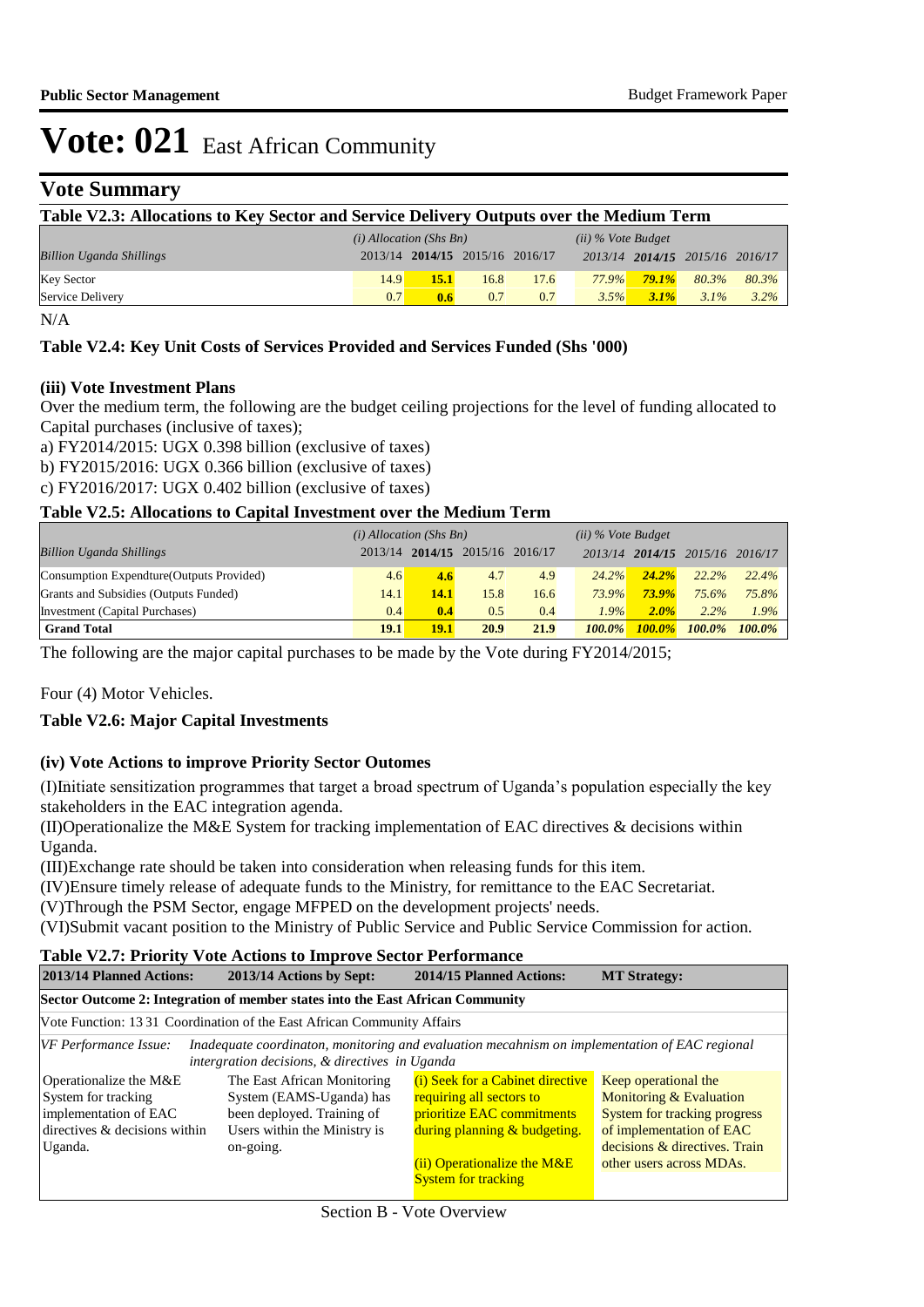**Vote Summary**

| 2013/14 Planned Actions:                                                                                                                                            |            | 2013/14 Actions by Sept:                                                                                                                                                                                                                                                                            | 2014/15 Planned Actions:                                                                                                                                                                                                                                          | <b>MT Strategy:</b>                                                                                                                                                                                                                                                                            |  |  |
|---------------------------------------------------------------------------------------------------------------------------------------------------------------------|------------|-----------------------------------------------------------------------------------------------------------------------------------------------------------------------------------------------------------------------------------------------------------------------------------------------------|-------------------------------------------------------------------------------------------------------------------------------------------------------------------------------------------------------------------------------------------------------------------|------------------------------------------------------------------------------------------------------------------------------------------------------------------------------------------------------------------------------------------------------------------------------------------------|--|--|
|                                                                                                                                                                     |            |                                                                                                                                                                                                                                                                                                     | implementation of EAC<br>directives & decisions within<br>Uganda.                                                                                                                                                                                                 |                                                                                                                                                                                                                                                                                                |  |  |
| VF Performance Issue:                                                                                                                                               |            | Regional Integration.                                                                                                                                                                                                                                                                               | Limited awareness among various stakeholders on the progress, benefits & challenges of the EAC                                                                                                                                                                    |                                                                                                                                                                                                                                                                                                |  |  |
| Initiate sensitization<br>programmes that target a<br>broad spectrum of Uganda's<br>population especially the key<br>stakeholders in the EAC<br>integration agenda. |            | Report of the consultative<br>forum of elderly persons and<br>the EALA Uganda Chapter<br>prepared.<br>One engagement reports with<br>executives of EAC Clubs from<br>Secondary schools prepared.<br>Consultative report from the<br>meeting of Heads of missions<br>on EAC developments<br>prepared | Initiate sensitization<br>programmes that target a broad<br>spectrum of Uganda's<br>population especially the key<br>stakeholders in the EAC<br>integration agenda.                                                                                               | <b>Operationalize the MEACA</b><br><b>Communications Strategy.</b>                                                                                                                                                                                                                             |  |  |
|                                                                                                                                                                     |            | Vote Function: 13 32 East African Community Secretariat Services                                                                                                                                                                                                                                    |                                                                                                                                                                                                                                                                   |                                                                                                                                                                                                                                                                                                |  |  |
| VF Performance Issue:                                                                                                                                               | Shillings. |                                                                                                                                                                                                                                                                                                     | Fluctuations in exchange rate should be taken into account when releasing the contribution in Uganda                                                                                                                                                              |                                                                                                                                                                                                                                                                                                |  |  |
| Exchange rate should be<br>taken into consideration when<br>releasing funds for this item.                                                                          |            | The funds released were in<br>line with the exchange rate at<br>the time.                                                                                                                                                                                                                           | Exchange rate should be taken<br>into consideration when<br>releasing funds for this item.                                                                                                                                                                        | Exchange rate should be taken<br>into consideration when<br>releasing funds for this item.                                                                                                                                                                                                     |  |  |
| VF Performance Issue:                                                                                                                                               | directive. |                                                                                                                                                                                                                                                                                                     | The total amount of Uganda's contribution to be remitted by December of each year as per Council                                                                                                                                                                  |                                                                                                                                                                                                                                                                                                |  |  |
| Ensure timely release of<br>adequate funds to the<br>Ministry, for remittance to the<br><b>EAC</b> Secretariat.                                                     |            | Funds were released on time<br>and also the Ministry remitted<br>the funds to the EAC<br>Secretariat on time.                                                                                                                                                                                       | Ensure timely release of<br>adequate funds to the<br>Ministry, for remittance to the<br><b>EAC</b> Secretariat.                                                                                                                                                   | <b>Adhere to Council Directive</b><br>about timelimes for remittance<br>of Partner State's Contribution<br>to the EAC Secretariat. Also,<br>adherence to the decision of<br>the EAC Sectoral Council on<br>F&A about increasing Partner<br>States' remittances to the<br>Secretariat annually. |  |  |
|                                                                                                                                                                     |            | Vote Function: 13 49 Policy, Planning and Support Services                                                                                                                                                                                                                                          |                                                                                                                                                                                                                                                                   |                                                                                                                                                                                                                                                                                                |  |  |
| VF Performance Issue:                                                                                                                                               |            |                                                                                                                                                                                                                                                                                                     | Inadequate staffing and limited capacity among staff on regional integration issues                                                                                                                                                                               |                                                                                                                                                                                                                                                                                                |  |  |
| (i) Submit vacant position to<br>and Public Service<br>Commission for action.<br>(ii) Implement the elements in<br>the Ministry Training Plan.                      |            | Vacant positions submitted to<br>Public Service Commision.<br>Arising from these<br>submissions, the positions of<br>Senior Policy Analyst and<br>Principal Policy Analyst were<br>filled.                                                                                                          | (i) Submit vacant position to<br>the Ministry of Public Service Ministry of Public Service and the Ministry of Public Service exercise with MoPS<br>and Public Service<br>Commission for action.<br>(ii) Implement the elements in<br>the Ministry Training Plan. | Finalize the restructuring                                                                                                                                                                                                                                                                     |  |  |
| VF Performance Issue:                                                                                                                                               |            | Low ceiling for the Ministry's recurrent and development budget                                                                                                                                                                                                                                     |                                                                                                                                                                                                                                                                   |                                                                                                                                                                                                                                                                                                |  |  |
| Informing MFPED through<br>writing and continous<br>engagements of the Ministry's<br>Key Unfunded &<br>Underfunded priorities.                                      |            | MFPED increased the Vote<br>ceiling especially under the<br>Vote Function 1332 (East<br><b>African Community</b><br>Secretariat Services). The<br>increment was to take care of<br>the annual 10% increments in<br><b>EAC Partner States</b><br>contribution to the EAC<br>Secretariat.             | Through the PSM Sector,<br>engage MFPED on the<br>development projects' needs.                                                                                                                                                                                    | Re-submit to MoFPED the<br>request to raise the Vote<br>budget ceiling, and also<br>mobilse more technical $&$<br>financial assistance from<br>development Partners.                                                                                                                           |  |  |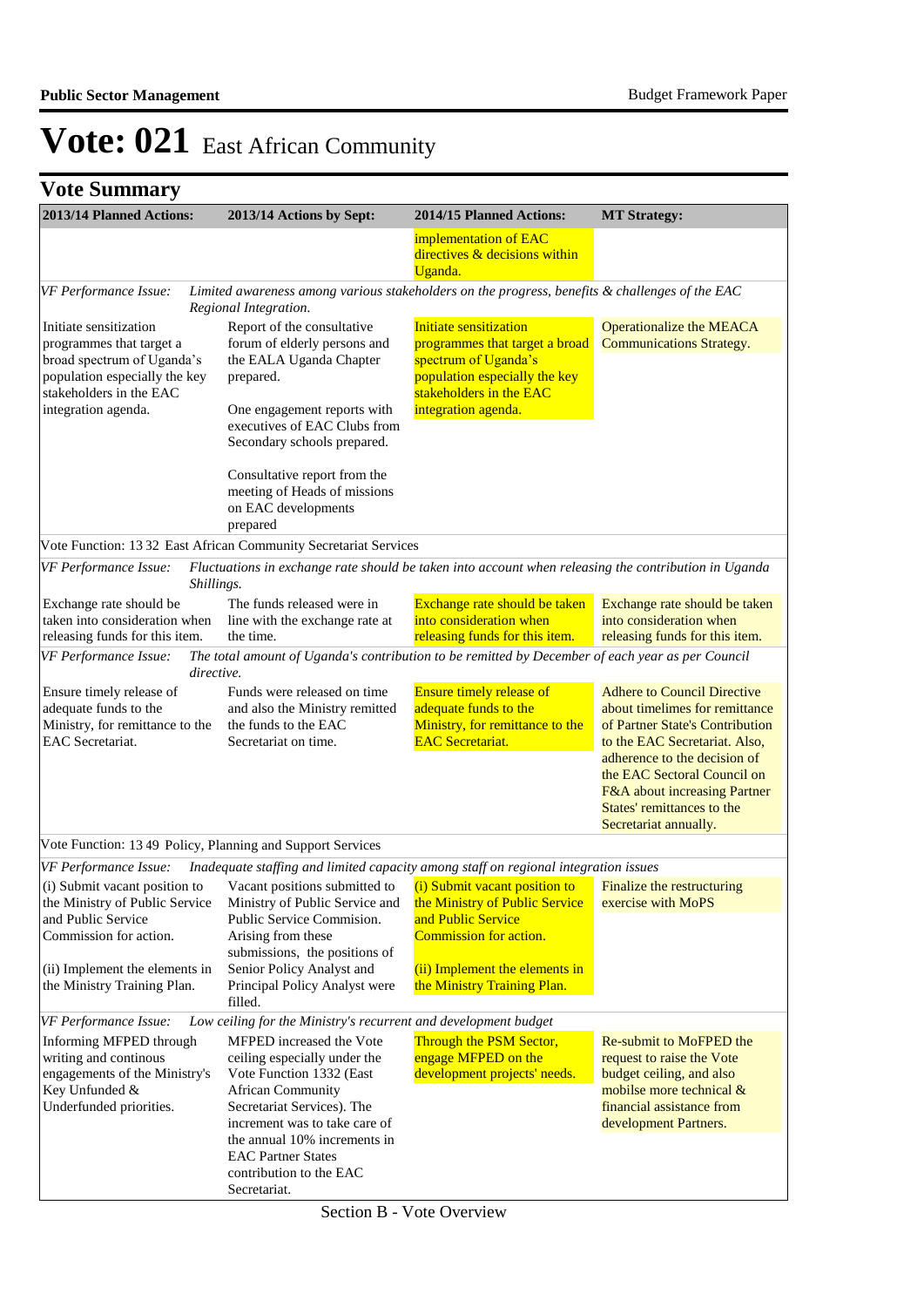## **Vote Summary**

## *V3 Proposed Budget Allocations for 2014/15 and the Medium Term*

*This section sets out the proposed vote budget allocations for 2014/15 and the medium term, including major areas of expenditures and any notable changes in allocations.* 

### **Table V3.1: Past Outturns and Medium Term Projections by Vote Function\***

|                                                         |                           | 2013/14                |                                    | <b>MTEF Budget Projections</b> |         |         |  |
|---------------------------------------------------------|---------------------------|------------------------|------------------------------------|--------------------------------|---------|---------|--|
|                                                         | 2012/13<br><b>Outturn</b> | Appr.<br><b>Budget</b> | <b>Spent by</b><br><b>End Sept</b> | 2014/15                        | 2015/16 | 2016/17 |  |
| Vote: 021 East African Community                        |                           |                        |                                    |                                |         |         |  |
| 1331 Coordination of the East African Community Affairs | 1.170                     | 1.132                  | 0.317                              | 1.258                          | 1.293   | 1.339   |  |
| 1332 East African Community Secretariat Services        | 14.717                    | 14.187                 | 4.247                              | 14.187                         | 15.874  | 16.669  |  |
| 1349 Policy, Planning and Support Services              | 3.590                     | 3.825                  | 0.789                              | 3.699                          | 3.767   | 3.910   |  |
| <b>Total for Vote:</b>                                  | 19.477                    | 19.145                 | 5.352                              | 19.145                         | 20.935  | 21.917  |  |

### **(i) The Total Budget over the Medium Term**

Over the medium term, the following are the budget allocations; a) $FY2014/2015$ : UGX 19.145 billion (exclusive of taxes)  $b)$ FY2015/2016: UGX 14.960 billion (exclusive of taxes)  $c$ ) $FY2016/2017$ : UGX 15.717 billion (exclusive of taxes)

### **(ii) The major expenditure allocations in the Vote for 2014/15**

For the FY 2014/2015, the following are the major allocation, categorized under Vote Functions, Programmes/Projects:

### A) VF 1331: COORDINATION OF EAST AFRICAN COMMUNITY AFFAIRS

(i.) The Major Allocation is to the Programme 03 (Production & Social Services) amounting to UGX 0.505 million.

### B) VF 1332: EAST AFRICAN COMMUNITY SECRETARIAT SERVICES

(i.) The Major Allocation is to the Programme 01A (Finance & Administration) amounting to UGX 14.187 billion.

### C) VF 1349: POLICY, PLANNING AND SUPPORT SERVICES

(i.) The Major Allocation is to the Programme 01 (Finance & Administration) amounting to UGX 3.230 billion.

### **(iii) The major planned changes in resource allocations within the Vote for 2014/15**

(1) VF Output 1331 03 (strategic leadership, Guidance and Support for EAC regional Integration strengthened) has had an increment of UGX 0.194 billion. This has been attributed to:

(i) Need to carry out more research so that the strategic leadership provided by the Ministry is evidence based

(ii) Re-allocation of wage across the Vote Function Outputs in line with the staff numbers allocated per Vote Function Output.

(2) The VF Output 1331 04 (Public awareness and Public participation in EAC regional Integration enhanced) has had a reduction in allocation amounting to UGX0.091 billion. This has been attributed to: Reallocation of wage across the Vote Function Outputs in line with the staff numbers allocated per Vote Function Output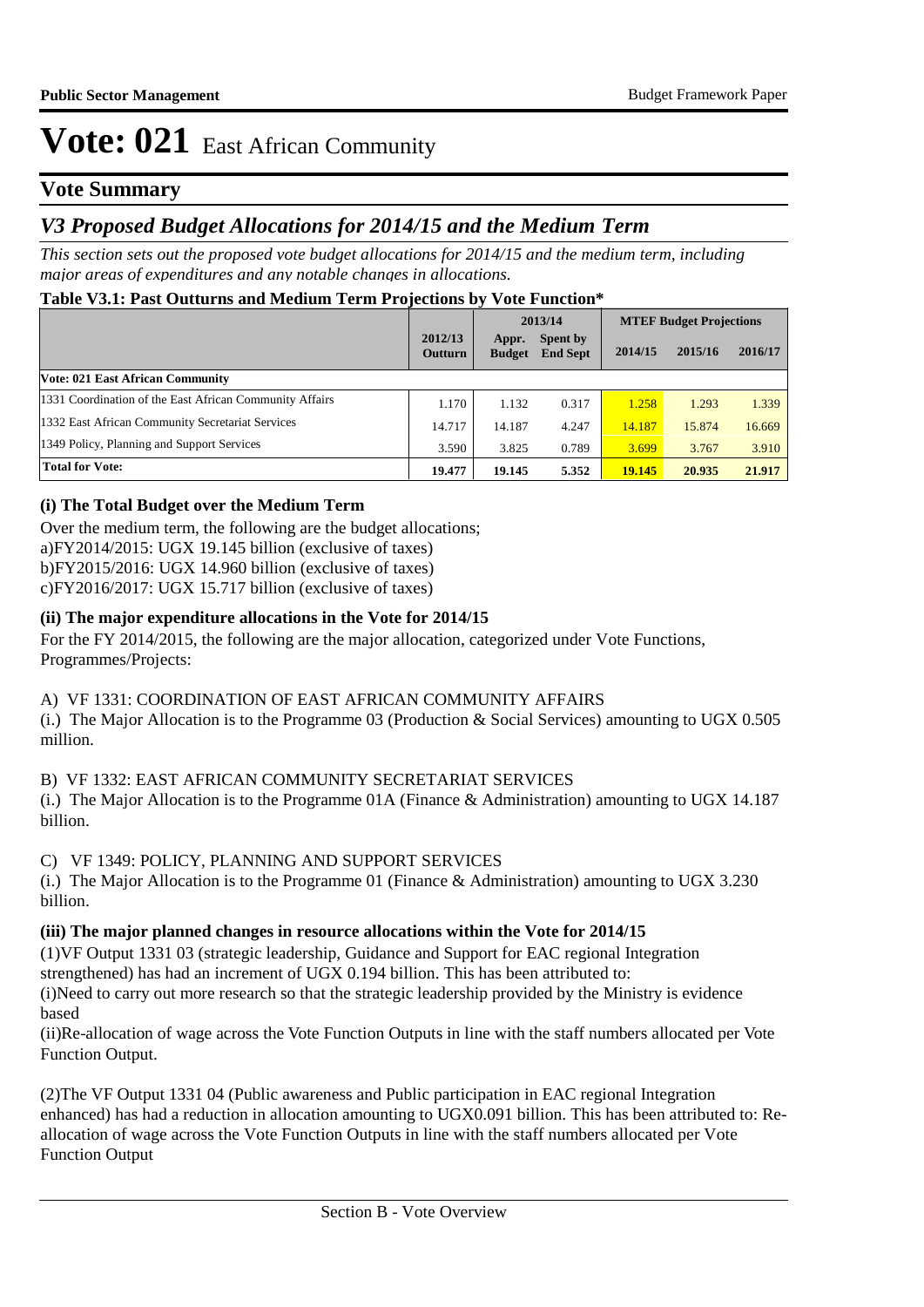## **Vote Summary**

(3) The VF Output 1349 31 (Policy, consultations, planning and monitoring provided) had had a reduction in its allocation amounting to UGX 0.107 billion. This has been attributed to: Re-allocation of wage across the Vote Function Outputs in line with the staff numbers allocated per Vote Function Output

(4) The VF Output 1349 33 (Ministerial & Top management services provided) has had an increment in allocation amounting to UGX 0.045 billion. This has been attributed to: Re-allocation of wage across the Vote Function Outputs in line with the staff numbers allocated per Vote Function Output

(5) The VF 1349 78 (Purchase of Office and Residential Furniture and Fittings) has had an increment in its allocation amounting to UGX 0.035 billion. This has been attributed to: Extra need for furniture and office furnishing for new staff recruited and those expected to be recruited.

### **Table V3.2: Key Changes in Vote Resource Allocation**

| Changes in Budget Allocations and Outputs from 2013/14 Planned Levels:<br>2014/15                                                                                                                                                                                                              |                                                          | 2015/16                                                                                | 2016/17 | Justification for proposed Changes in<br><b>Expenditure and Outputs</b>                                                                                                                                                                                              |  |  |  |
|------------------------------------------------------------------------------------------------------------------------------------------------------------------------------------------------------------------------------------------------------------------------------------------------|----------------------------------------------------------|----------------------------------------------------------------------------------------|---------|----------------------------------------------------------------------------------------------------------------------------------------------------------------------------------------------------------------------------------------------------------------------|--|--|--|
| Vote Function: 1303 Coordination of the East African Community Affairs                                                                                                                                                                                                                         |                                                          |                                                                                        |         |                                                                                                                                                                                                                                                                      |  |  |  |
| 1331 03 Strategic leadership, Guidance and Support for EAC regional Integration strengthened<br>Output:                                                                                                                                                                                        |                                                          |                                                                                        |         |                                                                                                                                                                                                                                                                      |  |  |  |
| <b>UShs Bn:</b><br>(i)Need to carry out more<br>research so that the strategic<br>leadership provided by the<br>Ministry is evidence based<br>(ii)Re-allocation of wage<br>across the Vote Function<br>Outputs in line with the staff<br>numbers allocated per Vote<br><b>Function Output.</b> | $0.194$ UShs Bn:                                         | $0.166$ UShs Bn:                                                                       |         | 0.171 (i)Need to carry out more research so<br>that the strategic leadership provided by<br>the Ministry is evidence based<br>(ii)Re-allocation of wage across the Vote<br>Function Outputs in line with the staff<br>numbers allocated per Vote Function<br>Output. |  |  |  |
| Output:                                                                                                                                                                                                                                                                                        |                                                          | 1331 04 Public awareness and Public participation in EAC regional Integration enhanced |         |                                                                                                                                                                                                                                                                      |  |  |  |
| <b>UShs Bn:</b><br>(i)Re-allocation of wage<br>across the Vote Function<br>Outputs in line with the staff<br>numbers allocated per Vote<br><b>Function Output.</b>                                                                                                                             | $-0.091$ UShs Bn:                                        | $-0.032$ UShs Bn:                                                                      |         | -0.002 (i)Re-allocation of wage across the Vote<br>Function Outputs in line with the staff<br>numbers allocated per Vote Function<br>Output                                                                                                                          |  |  |  |
| Vote Function: 1331 Policy, Planning and Support Services                                                                                                                                                                                                                                      |                                                          |                                                                                        |         |                                                                                                                                                                                                                                                                      |  |  |  |
| Output:<br><b>UShs Bn:</b><br>Re-allocaton of wage across<br>the Vote Function Outputs<br>in line with the staff<br>numbers allocated per Vote<br><b>Function Output.</b>                                                                                                                      | $-0.107$ UShs Bn:                                        | 1349 31 Policy, consultations, planning and monitoring provided<br>$-0.010$ UShs Bn:   |         | 0.007 Re-allocaton of wage across the Vote<br>Function Outputs in line with the staff<br>numbers allocated per Vote Function<br>Output.                                                                                                                              |  |  |  |
| Output:                                                                                                                                                                                                                                                                                        | 1349 33 Ministerial and Top Management Services provided |                                                                                        |         |                                                                                                                                                                                                                                                                      |  |  |  |
| <b>UShs Bn:</b><br>Re-allocaton of wage across<br>the Vote Function Outputs<br>in line with the staff<br>numbers allocated per Vote<br><b>Function Output.</b>                                                                                                                                 | $0.045$ UShs Bn:                                         | $-0.010$ UShs Bn:                                                                      |         | -0.010 Re-allocaton of wage across the Vote<br>Function Outputs in line with the staff<br>numbers allocated per Vote Function<br>Output.                                                                                                                             |  |  |  |
| Output:<br>1349 78 Purchase of Office and Residential Furniture and Fittings                                                                                                                                                                                                                   |                                                          |                                                                                        |         |                                                                                                                                                                                                                                                                      |  |  |  |
| <b>UShs Bn:</b><br><b>Extra need for furniture and</b><br>office furnishing for new<br>staff recruited and those<br>expected to be recruited.                                                                                                                                                  | $0.035$ UShs Bn:                                         | $0.055$ UShs Bn:                                                                       |         | 0.032 Extra need for furniture and office<br>furnishing for new staff recruited and<br>those expected to be recruited.                                                                                                                                               |  |  |  |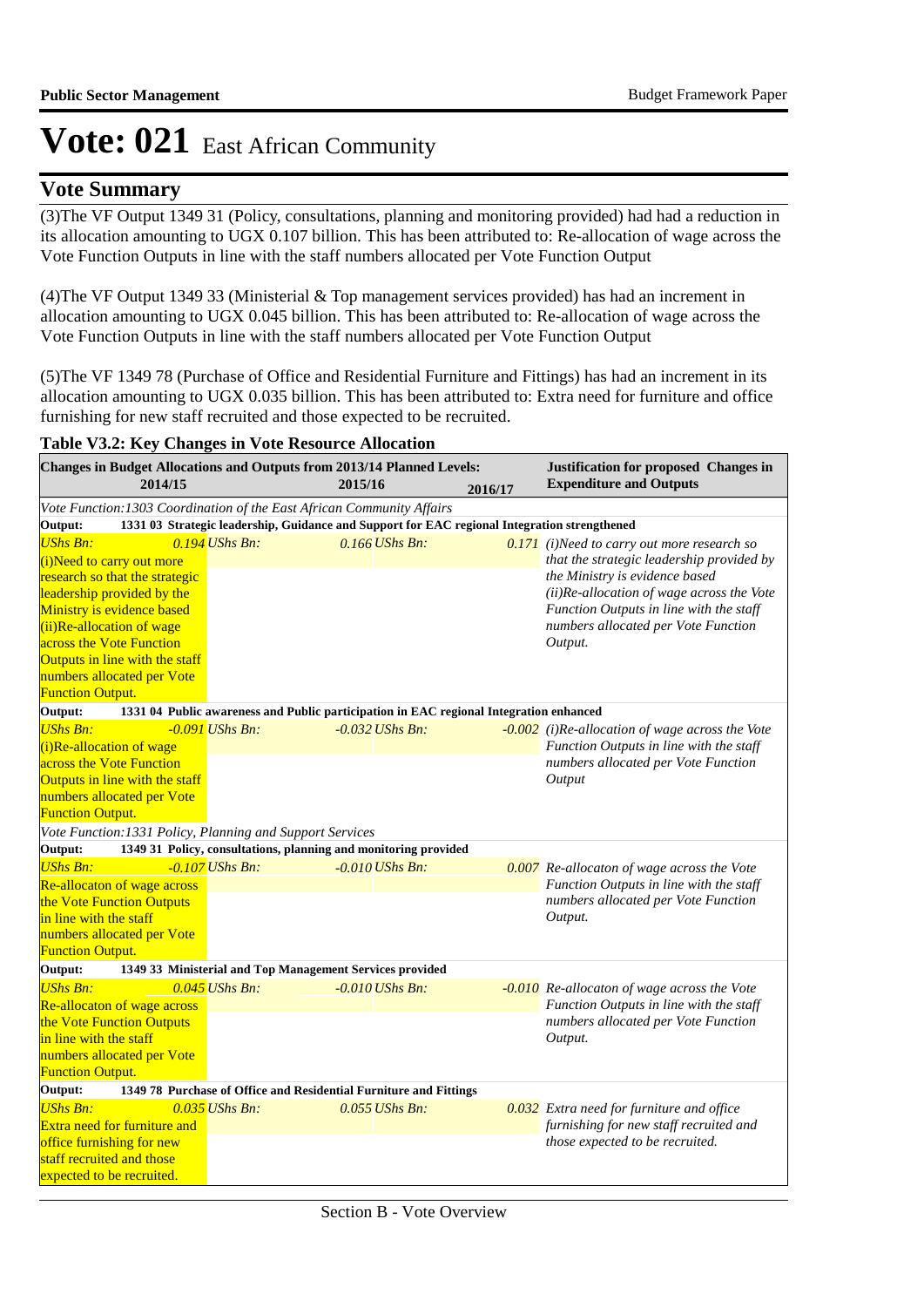## **Vote Summary**

## *V4: Vote Challenges for 2014/15 and the Medium Term*

*This section sets out the major challenges the vote faces in 2014/15 and the medium term which the vote has been unable to address in its spending plans.*

1) PUBLIC AWARENESS ON EAC ISSUES: It has been observed that since the inception of the EAC, the impact of the integration has not been felt on the ground in the country. This is due to inadequate funding to effectively implement a comprehensive program on sensitization and awareness on issues of EAC integration. Funding gap of U.shs 0.500 billion is required.

2) RENT FOR OFFICE SPACE: Office Space has also emerged as a challenge due to increasing staffing levels. MEACA is looking forward to acquiring another floor (a third floor) on postel building at a cost of Ushs 211.4 million.

### **Table V4.1: Additional Output Funding Requests**

| <b>Additional Requirements for Funding and</b><br><b>Outputs in 2014/15:</b>                                                                                                                                                                              | <b>Justification of Requirement for</b><br><b>Additional Outputs and Funding</b>                                                                                                                                                                                                                                                                        |  |  |  |  |
|-----------------------------------------------------------------------------------------------------------------------------------------------------------------------------------------------------------------------------------------------------------|---------------------------------------------------------------------------------------------------------------------------------------------------------------------------------------------------------------------------------------------------------------------------------------------------------------------------------------------------------|--|--|--|--|
| Vote Function: 1304 Coordination of the East African Community Affairs                                                                                                                                                                                    |                                                                                                                                                                                                                                                                                                                                                         |  |  |  |  |
| 1331 04 Public awareness and Public participation in EAC regional Integration enhanced<br>Output:                                                                                                                                                         |                                                                                                                                                                                                                                                                                                                                                         |  |  |  |  |
| <b>UShs Bn:</b><br>0.500<br>Levels of awareness on EAC integration among the citizens<br>is still low, due to inadequate funds to adequately cover the<br>sensitization programmes.                                                                       | It has been observed that since the inception of the EAC, the<br>impact of the integration has not been felt on the ground in the<br>country. This is due to inadequate funding to effectiviely<br>implement a comprehensive program on sensitization and<br>awareness on issues of EAC integration. Funding gap of U.shs<br>0.500 billion is required. |  |  |  |  |
| Vote Function: 1332 Policy, Planning and Support Services                                                                                                                                                                                                 |                                                                                                                                                                                                                                                                                                                                                         |  |  |  |  |
| 1349 32 Ministry Support Services (Finance and Administration) provided<br>Output:                                                                                                                                                                        |                                                                                                                                                                                                                                                                                                                                                         |  |  |  |  |
| <b>UShs Bn:</b><br>0.211<br>The Ministry staff numbers are increasing and there is great<br>demand for office space to accommodate the recruited staff.<br>However, even the current budget allocation for the existing<br>office space are insufficient. | Office Space has also emerged as a challenge due to increasing<br>staffing levels. MEACA is looking forward to acquiring another<br>floor (a third floor) on postel building at a cost of Ushs 211.4<br>million.                                                                                                                                        |  |  |  |  |

*This section discusses how the vote's plans will address and respond to the cross-cutting policy, issues of gender and equity; HIV/AIDS; and the Environment, and other budgetary issues such as Arrears and NTR..* 

### **(i) Cross-cutting Policy Issues**

### *(i) Gender and Equity*

The Ministry has implemented the requirement of mainstreaming gender and equity issues across the programmes in the work plan and budget. This integration of gender and equity issues has been done in the following ways;

A) The Ministry Strategic Plan, from which outputs are drawn for each financial year, has been engendered. There are gender specific indicators that were designed for the Ministry Strategic Plan.

B) Currently, the Ministry is in the process of developing a National Policy on EAC integration. A whole chapter is dedicated to gender and equity issues, where strategies and interventions on the gender agenda are broadly covered.

C) The Ministry Under the output of public awareness has always budgeted for sensitization of interest groups including; women, youths, and persons with disability and coordination of these areas is always given emphasis in the implementation of EAC activities.